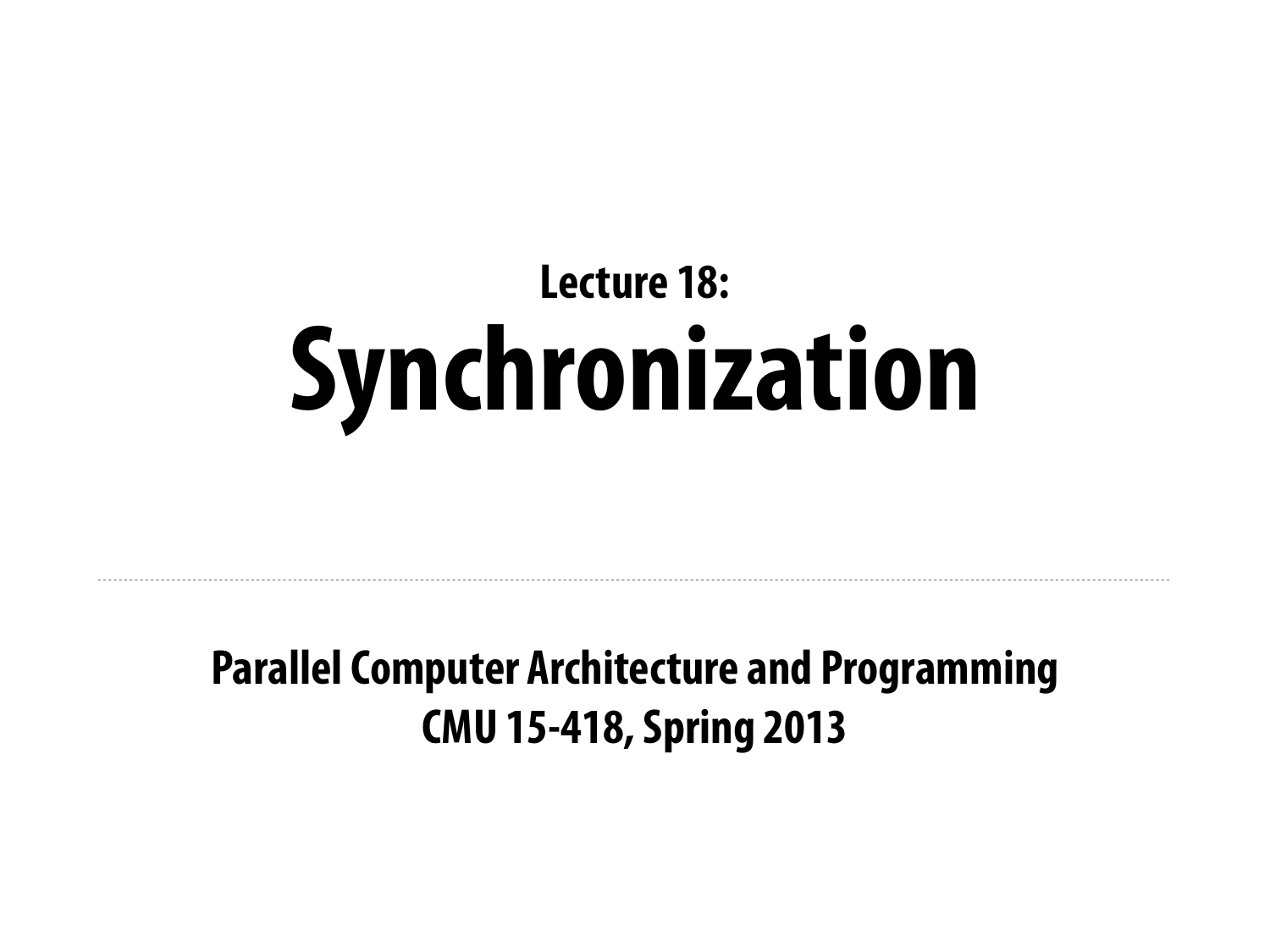## **Follow up: Intel's ring interconnect Introduced in Sandy Bridge microarchitecture**

### **▪ Four rings**

- **- request**
- **- snoop**
- **- ack**
- **- data (32 bytes)**

### **▪ Six interconnect nodes: four "slices" of L3 cache + system agent + graphics**



**▪ Each bank of L3 connected to ring bus twice**

**▪ Theoretical peak BW from cores to L3 at 3.4 GHz is approx. 435 GB/sec - each core accessing local slice**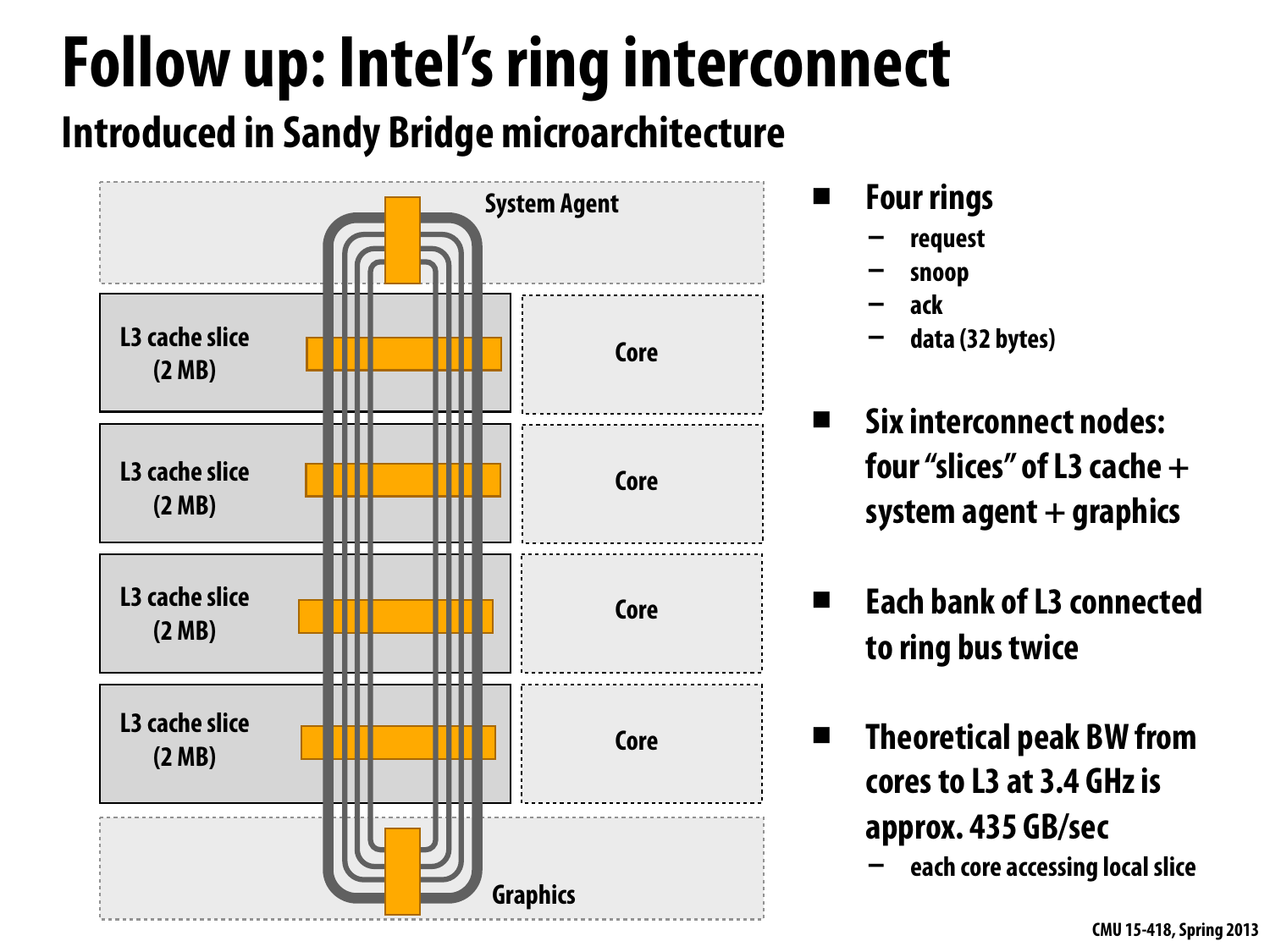# **Synchronization primitives**

- **▪ For ensuring mutual exclusion**
	- **- Locks**
	- **- Atomic primitives (e.g., atomicAdd)**
	- **- Transactions (next week)**
- **▪ For event signaling**
	- **- Barriers**
	- **- Flags**

## **Today's topic: efficiently implementing synchronization primitives**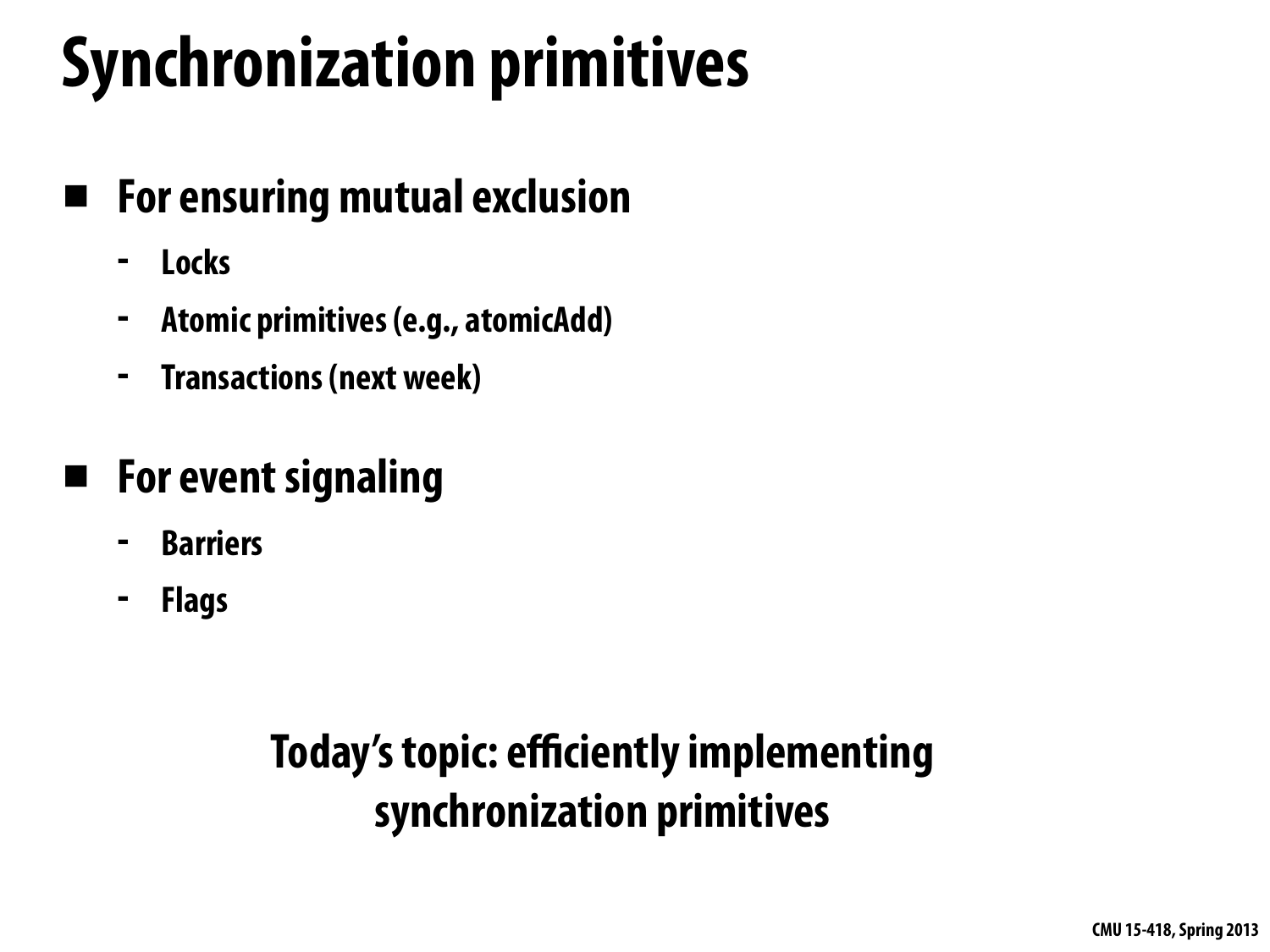# **Three phases of a synchronization event**

- **1. Acquire method**
	- **- How thread attempts to gain access to protected resource**
- **2. Waiting algorithm**
	- **- How thread waits for access to be granted to shared resource**
- **3. Release method**
	- **- How thread enables other threads to gain resource when its work in the synchronized region is complete**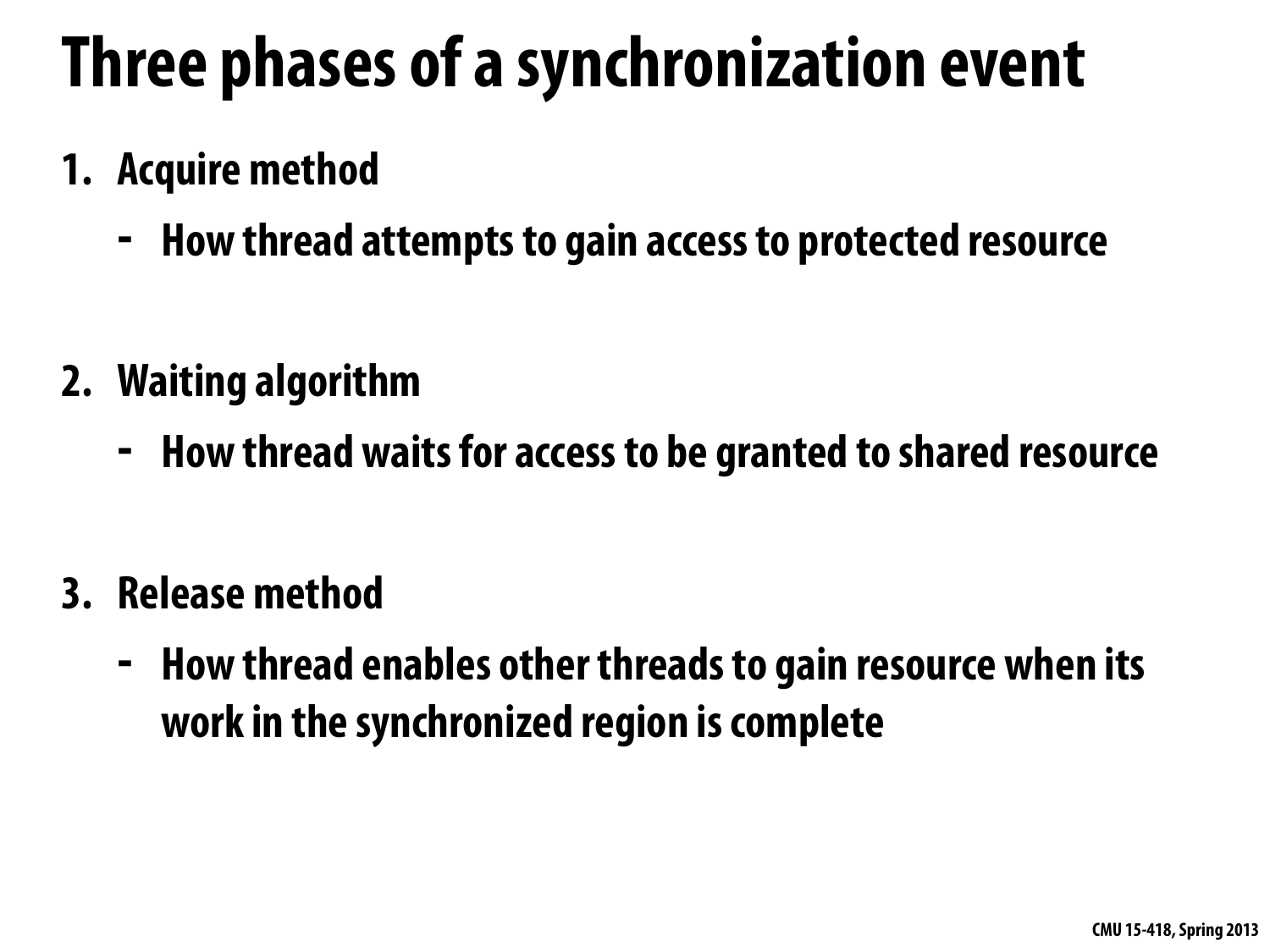# **What you should know**

- **▪ Performance issues related to various lock implementations (speci"cally their interaction with cache coherence)**
- **▪ Performance issues related to barrier implementations**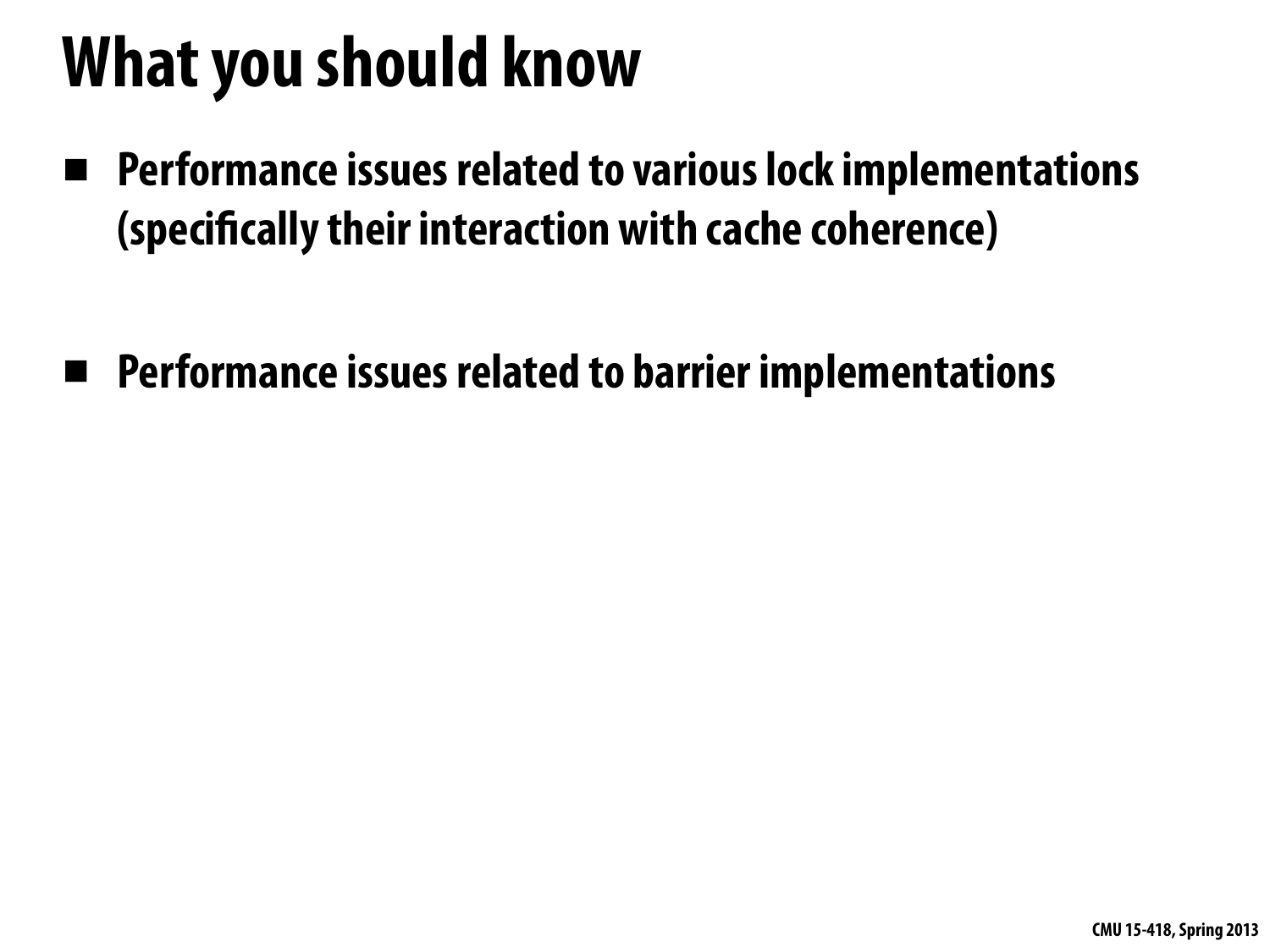# **Busy waiting and blocking**

### **▪ Busy waiting (a.k.a. "spinning")**

**while** (condition X not true) {} **logic that assumes X is true** 

### **▪ In 15-213 or in OS, you have talked about synchronization**

**- You were probably taught busy-waiting is bad: why?**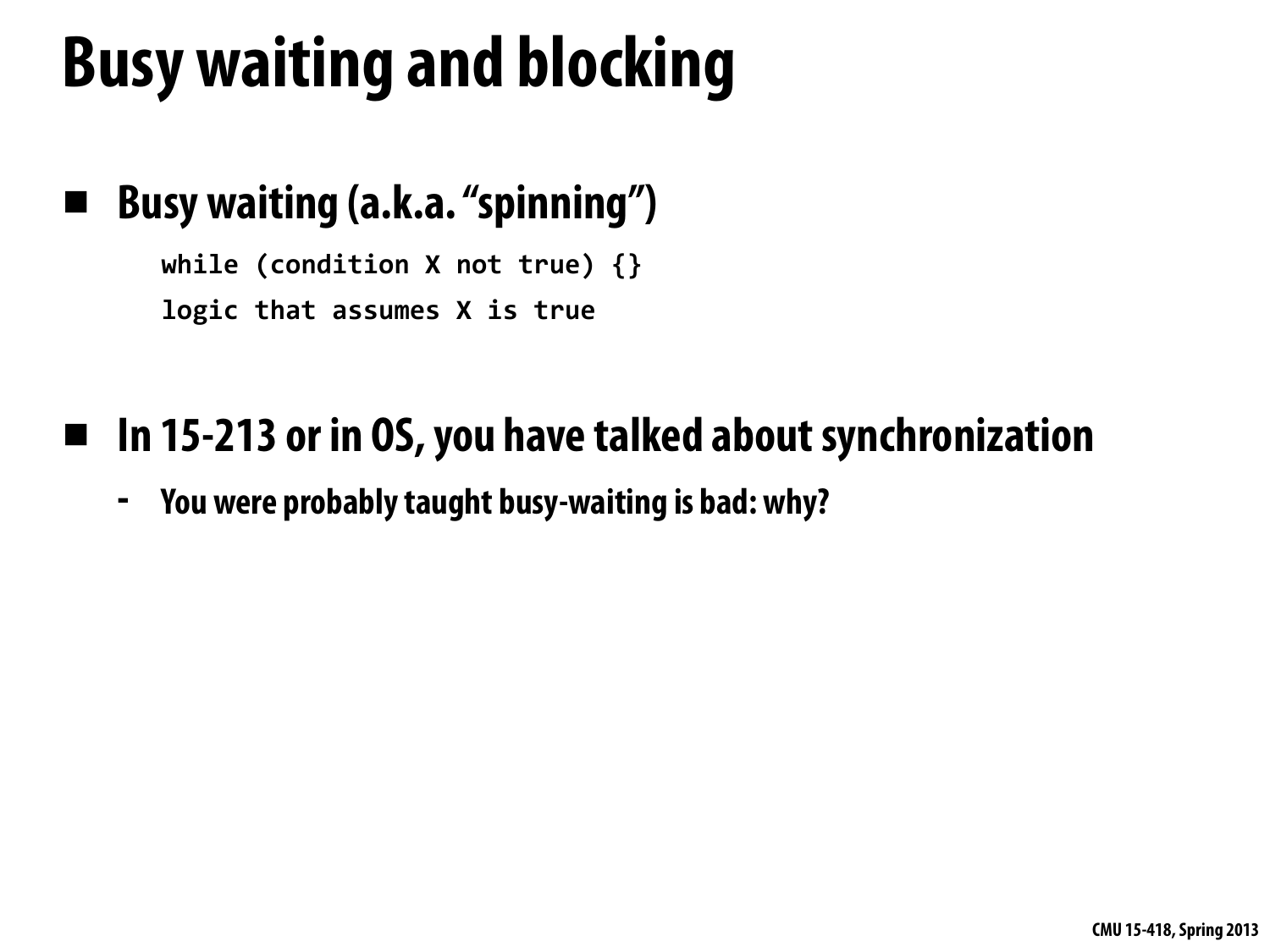# **"Blocking" synchronization**

**▪ If progress cannot be made because a resource cannot be acquired, free up execution resources for another thread (preempt the running thread)**

**if (condition X not true) block until true; // OS scheduler de-schedules process** 

### **▪ pthreads example**

**pthread\_mutex\_t mutex; pthread\_mutex\_lock(&mutex);**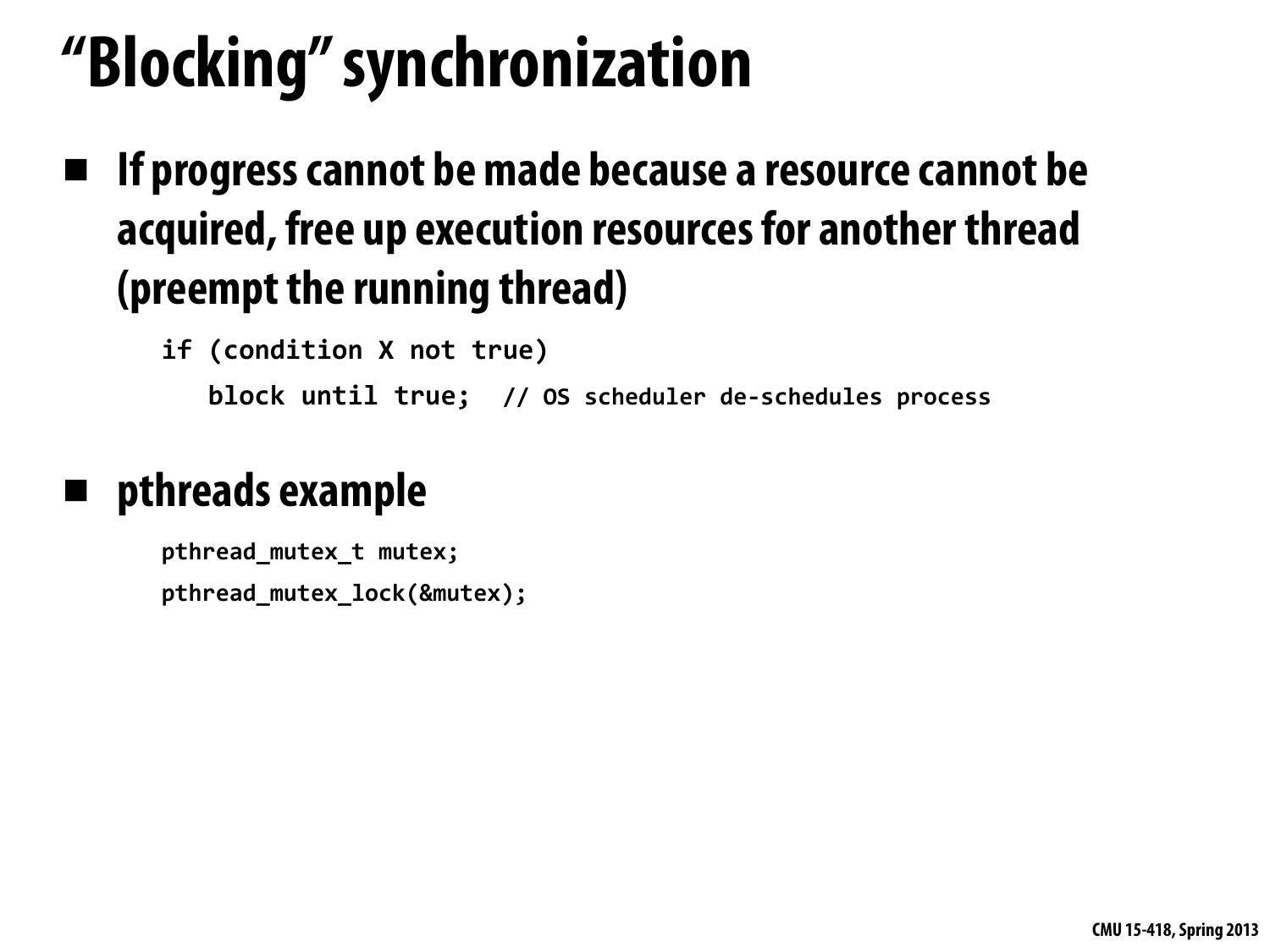# **Busy waiting vs. blocking**

- **▪ Busy-waiting can be preferable to blocking if:**
	- **- Scheduling overhead is larger than expected wait time**
	- **- Processor's resources not needed for other tasks**
		- **- This often the case in a parallel program since we usually don't oversubscribe a system when running a performance-critical parallel app (e.g., there aren't multiple CPU-intensive programs running at the same time)**
		- **- Clari"cation: be careful to not confuse the above statement with the value of multi-threading (interleaving execution of multiple threads/tasks to hiding long latency of memory operations) with other work within the same app.**

**pthread\_spinlock\_t spin;** pthread\_spin\_lock(&spin);

### **▪ Examples**

**int lock;**

**OSSpinLockLock(&lock); // OSX spin lock**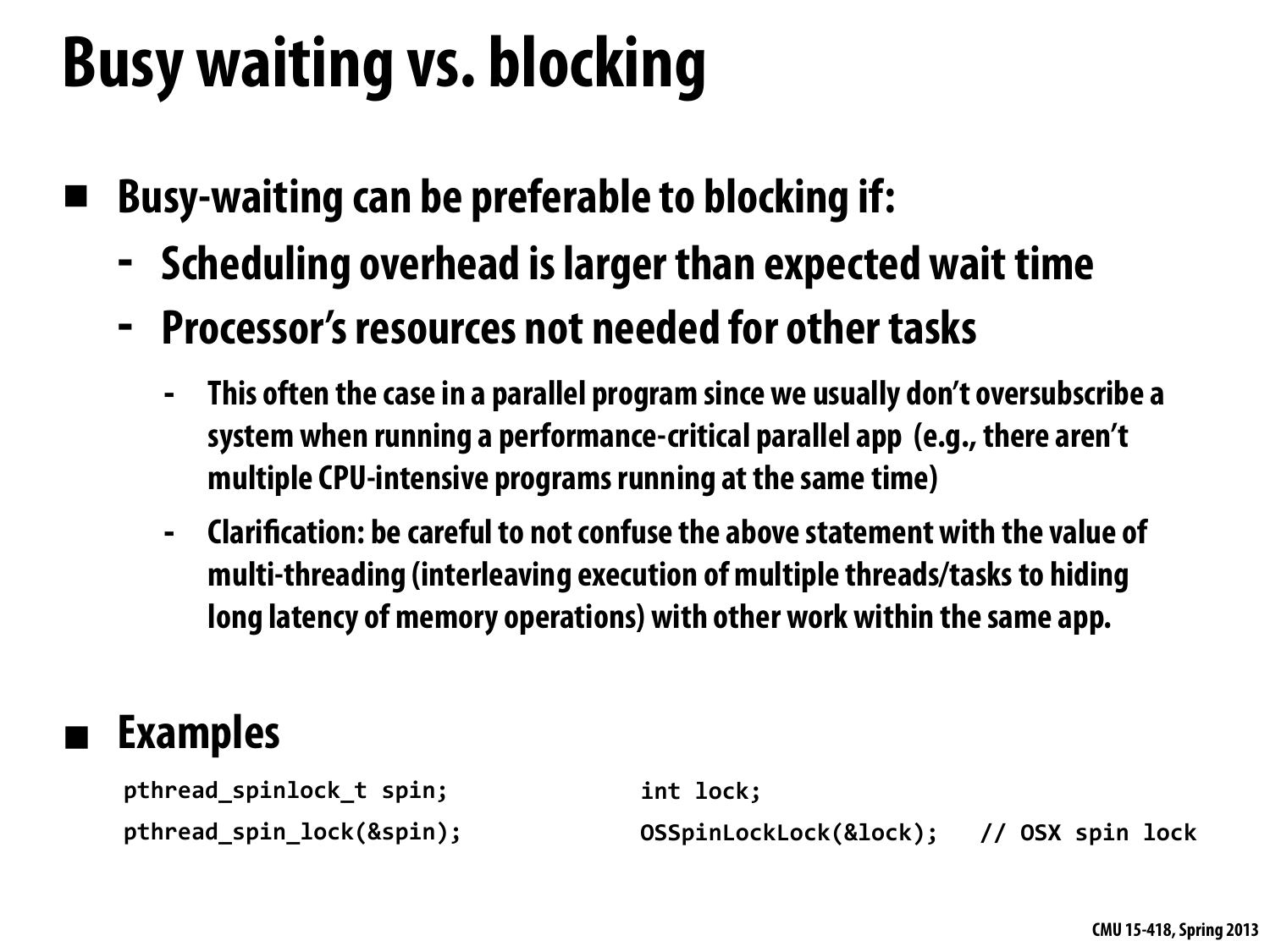## **Locks**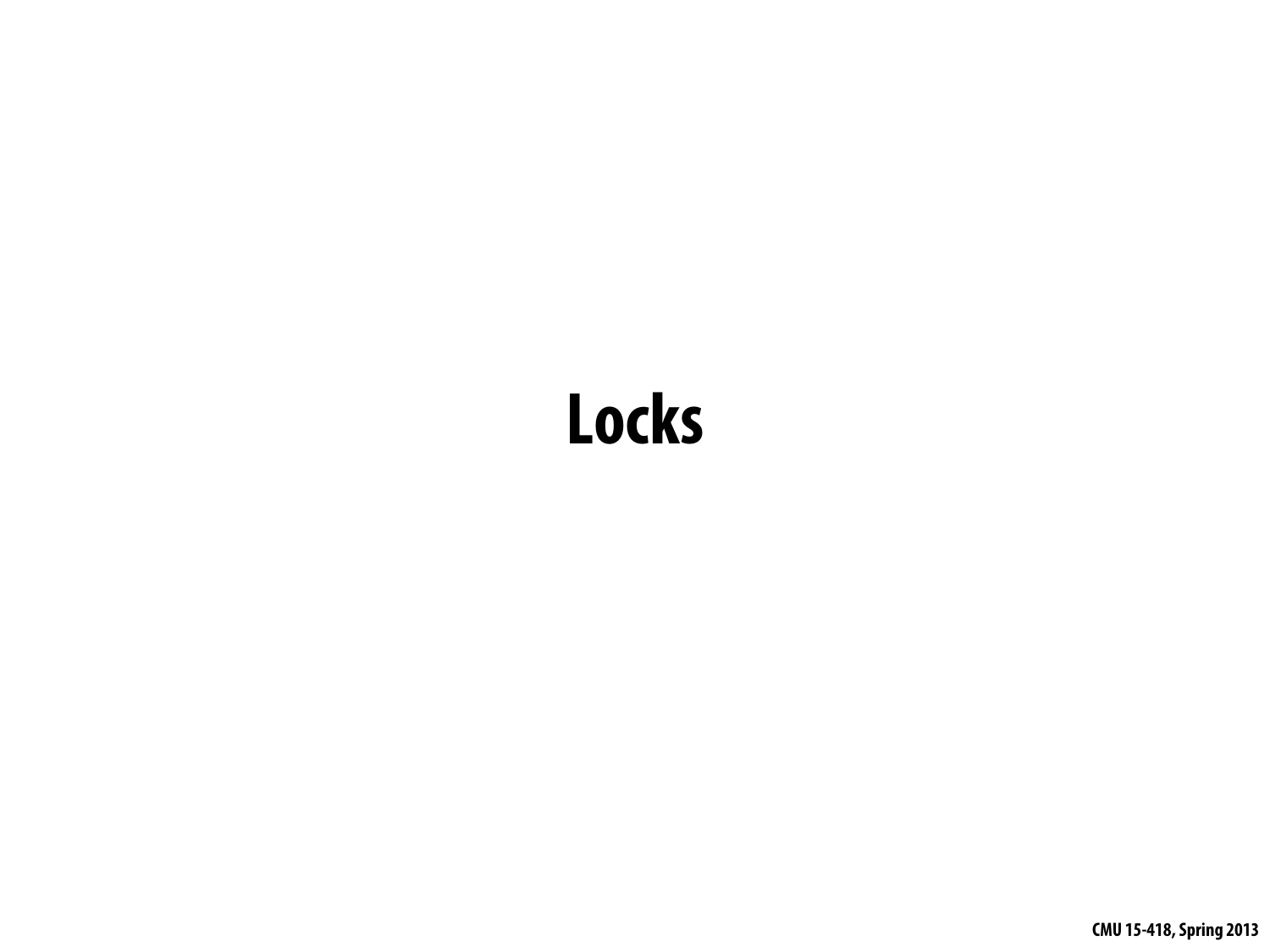## **Warm up: a simple, but incorrect, lock**

### **unlock:**

| <b>lock:</b> | $\overline{\mathsf{1d}}$ | R0, mem[addr] | $\overline{\phantom{a}}$ |
|--------------|--------------------------|---------------|--------------------------|
|              |                          | cmp R0, #0    |                          |
|              |                          | bnz lock      | $\frac{1}{2}$            |
|              | st                       | mem[addr], #1 |                          |

### **Problem: data race because LOAD-TEST-STORE is not atomic!**

### // load word into R0  $\frac{1}{16}$  if  $\theta$ , store 1 // else, try again

### st mem[addr], #0 // store 0 to address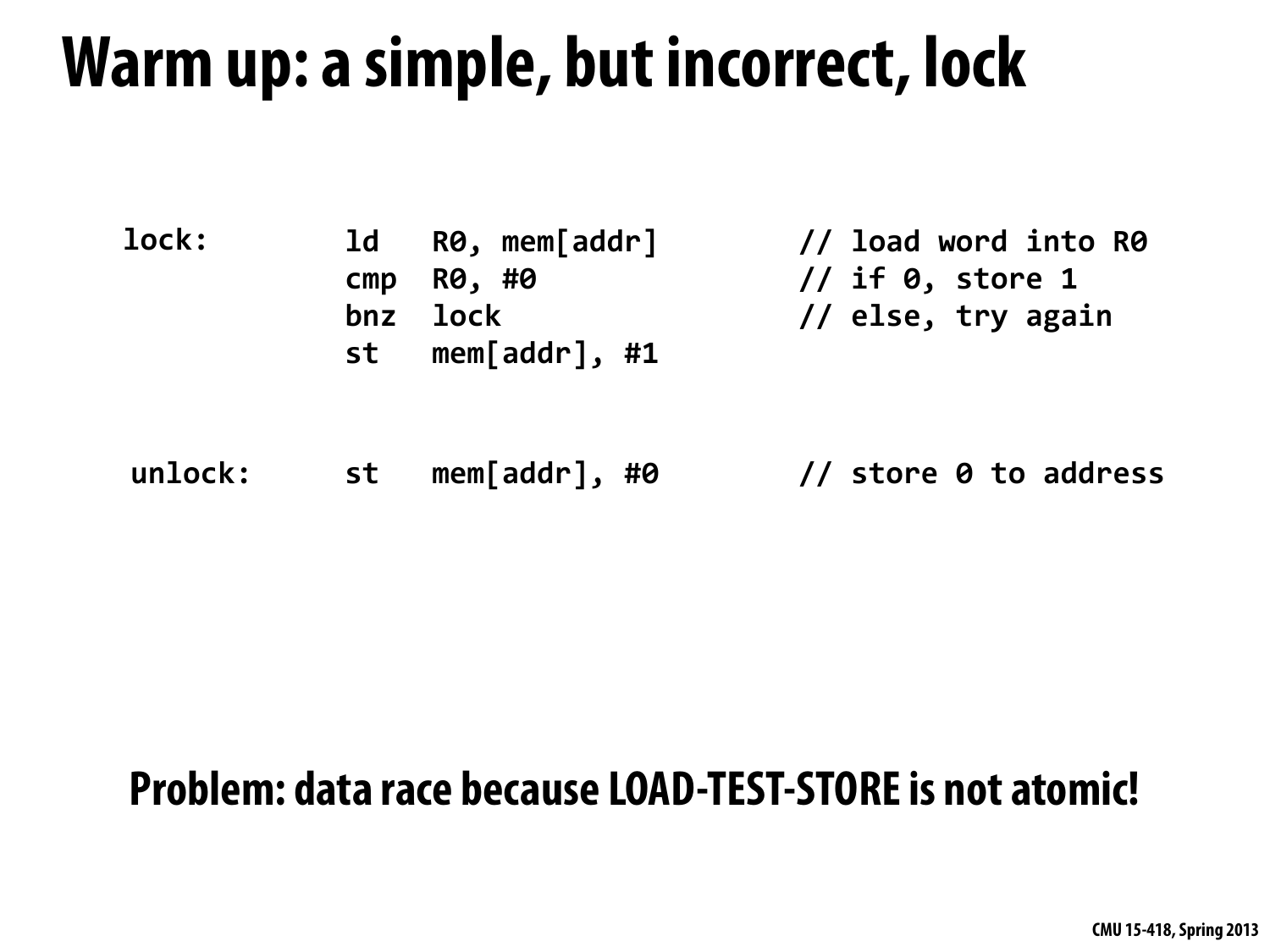## **Test-and-set based lock**

### **Test-and-set instruction:**

ts R0, mem[addr] // atomically load mem[addr] into R0 // and set mem[addr] to 1

**unlock:** st mem[addr], #0 // store 0 to address

### // load word into R0 // if 0, lock obtained

| lock: |            | ts R0, mem[addr] |
|-------|------------|------------------|
|       | bnz R0, #0 |                  |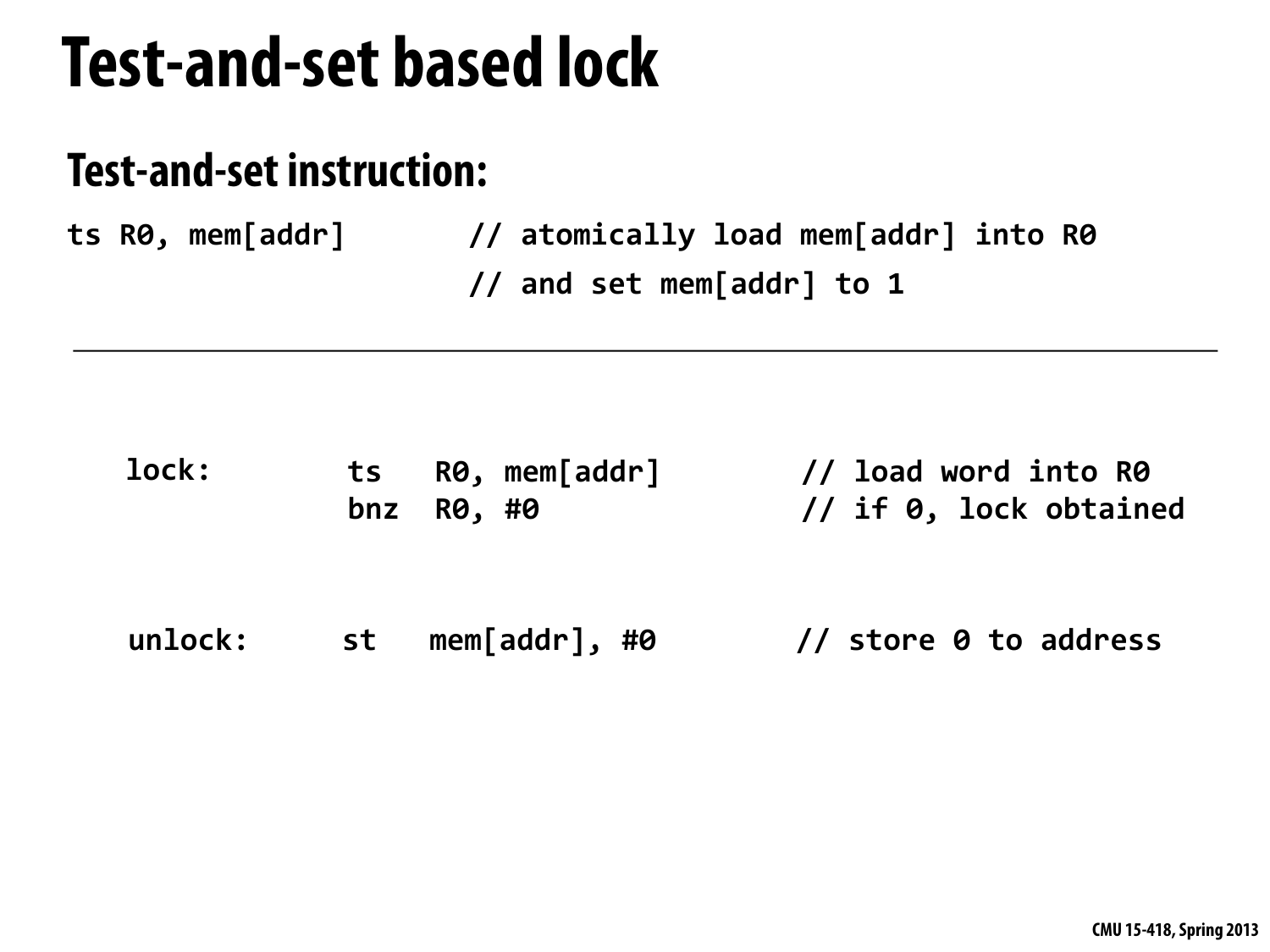# **Test & set lock: consider coherence traffic**

**Processor 1 Processor 2**

### **Invalidate line**

**Update line in cache (set to 1)**

**Invalidate line**

| <b>BusRdX</b>                          | <b>T&amp;S</b> |  |  |  |
|----------------------------------------|----------------|--|--|--|
| <b>Update line in cache (set to 1)</b> |                |  |  |  |
| <b>Invalidate line</b>                 |                |  |  |  |
| [P1 is holding holding lock]           |                |  |  |  |
| <b>BusRdX</b>                          |                |  |  |  |
| <b>Update line in cache (set to 0)</b> |                |  |  |  |
| Invalidate line                        |                |  |  |  |

**Invalidate line**

**BusRdX**

**Update line in cache (set to 1)**

**BusRdX T&S**

### **Processor 3**

### **Invalidate line**

**BusRdX Update line in cache (set to 1) T&S**

### **Invalidate line**

### **BusRdX Update line in cache (set to 1) T&S**

| <b>BusRdX</b>                   | <b>T&amp;S:</b> |
|---------------------------------|-----------------|
| Update line in cache (set to 1) |                 |
| <b>Invalidate line</b>          |                 |

**T&S**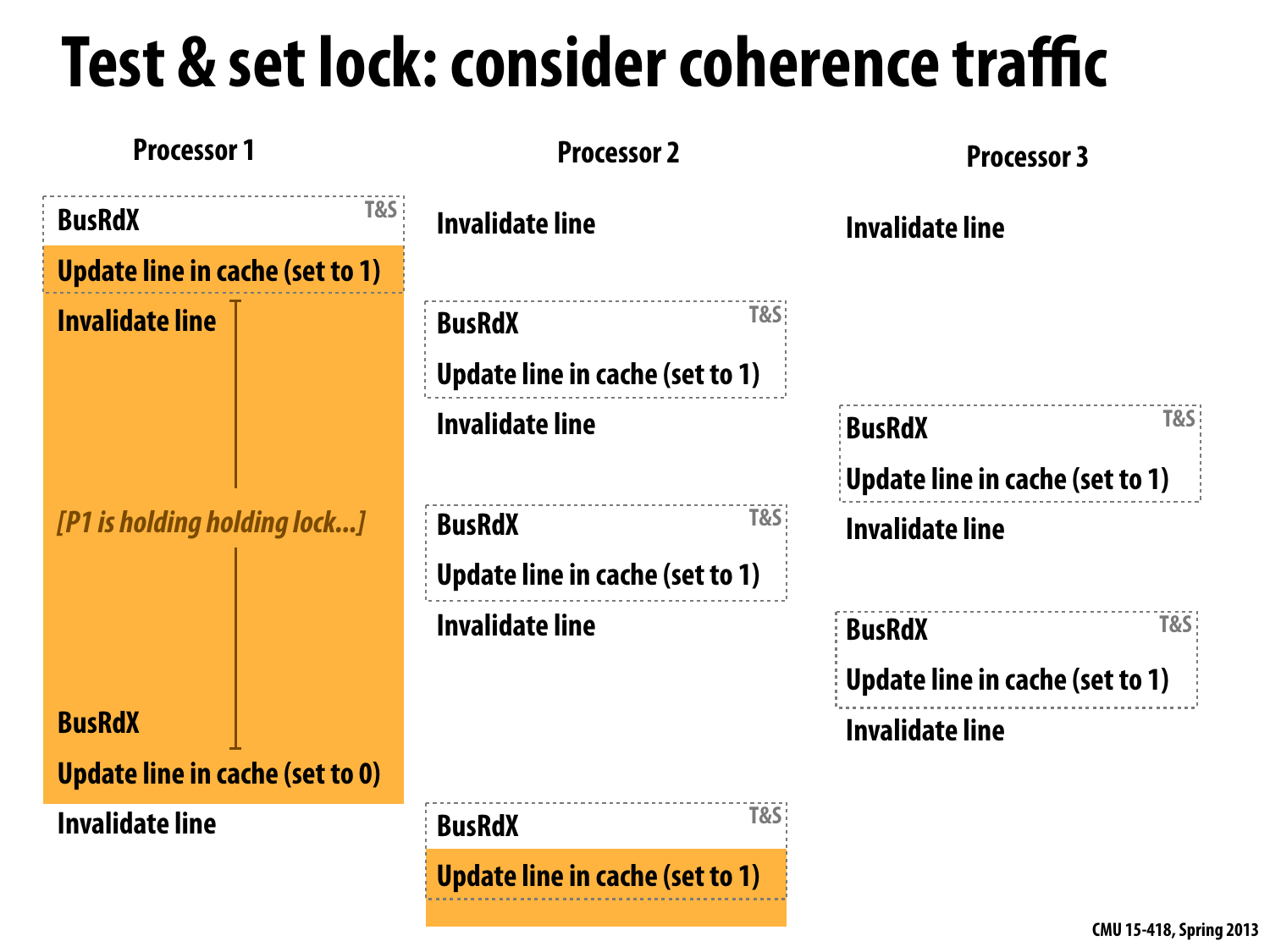# **Test-and-set lock performance**



**Benchmark: Total of N lock/unlock sequences (in aggregate) by P processors Critical section time removed so graph plots only time acquiring/releasing the lock**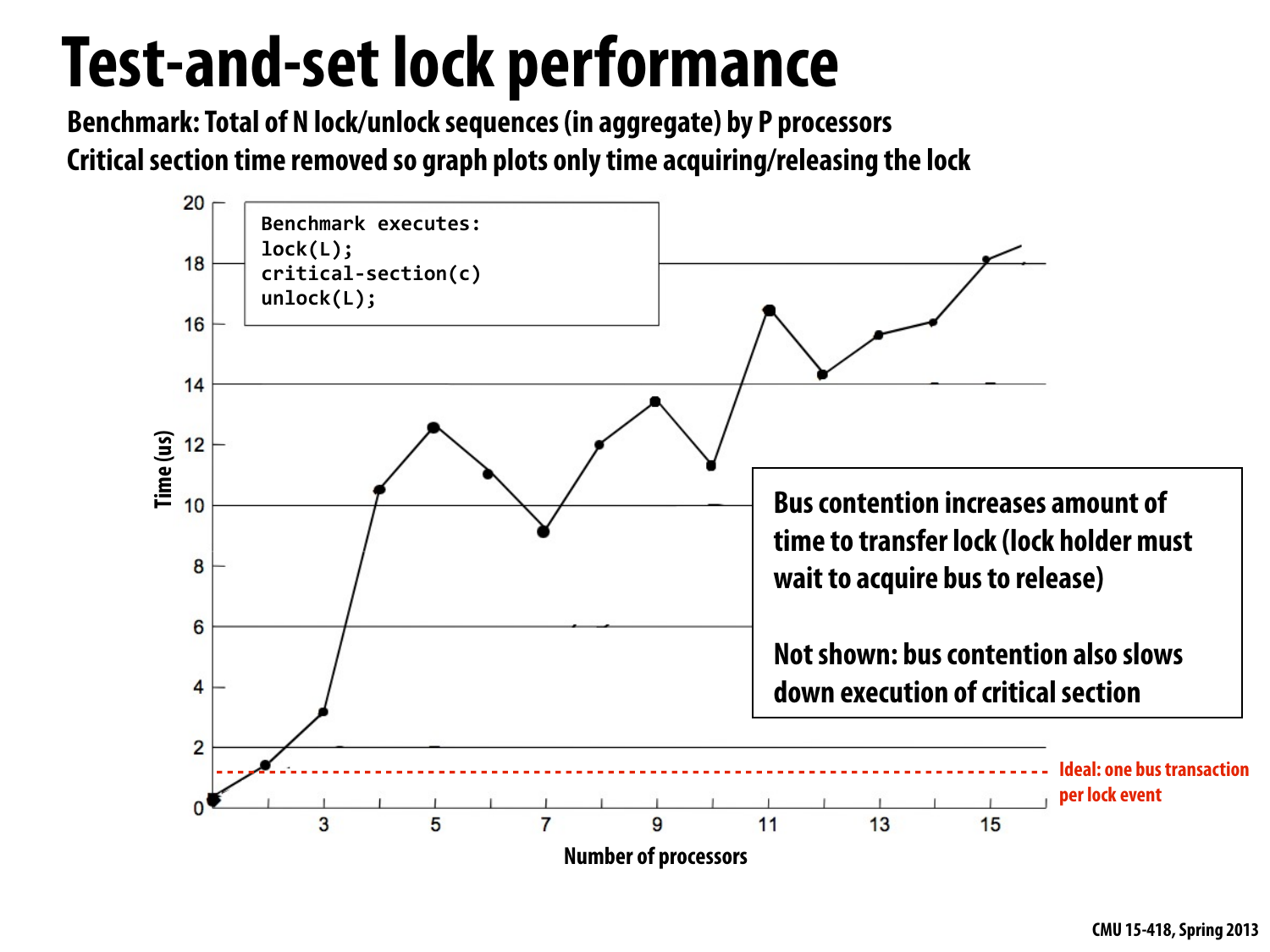# **Desirable lock performance characteristics**

- **▪ Low latency**
	- **- If lock is free, and no other processors are trying to acquire it, a processor should be able to acquire the lock quickly**
- **▪ Low traffic**
	- **- If all processors are trying to acquire lock at once, they should acquire the lock in succession with as little traffic as possible**
- **▪ Scalability**
	- **- Latency / traffic should scale reasonably with number of processors**
- **▪ Low storage cost**
- **▪ Fairness**
	- **- Avoid starvation or substantial unfairness**
	- **- One ideal: processors should acquire lock in the order they request access to it**

**Simple: test and set lock: low latency (under low contention), high traffic, poor scaling, low storage cost (one int), no provisions for fairness**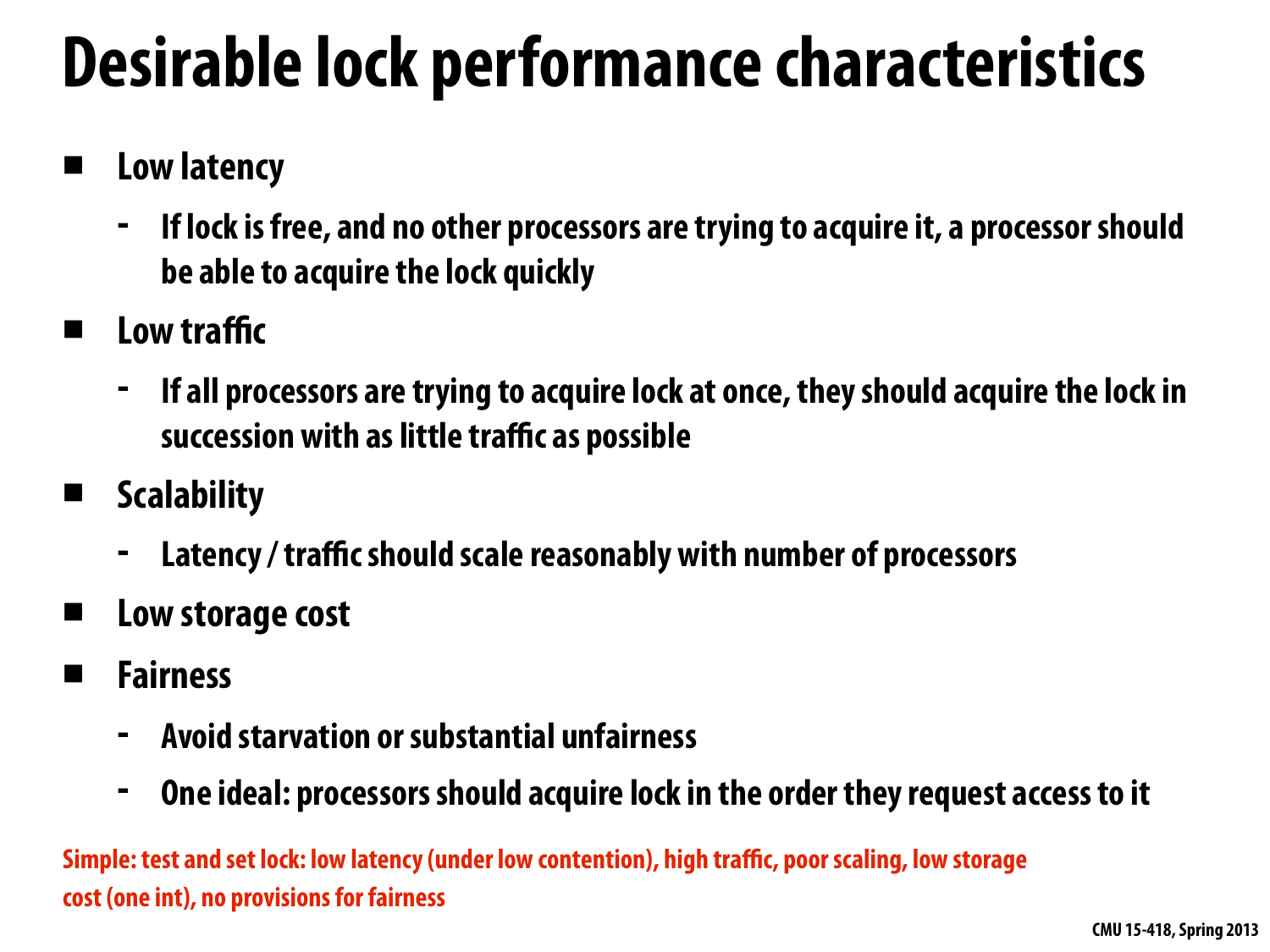## **Test-and-test-and-set lock**

```
void	Lock(volatile	int*	lock)	{
 while (1) {
while (*lock != 0);     // while another processor has the lock...
if (test&set(*lock) == 0) // when lock is released, try to acquire it
      						return;
  		}
}
void	Unlock(volatile	int*	lock)	{
   *lock = 0;}
```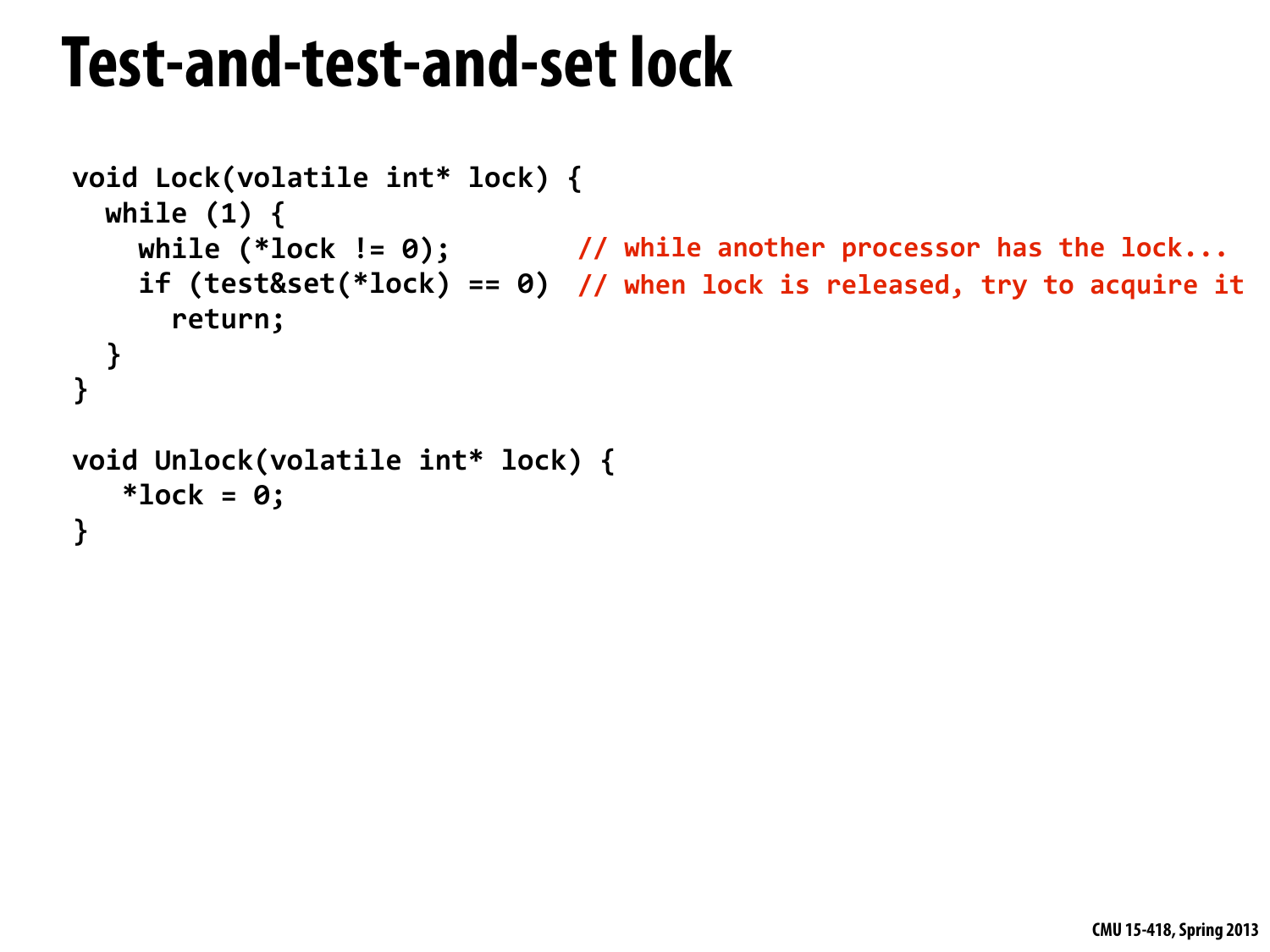

### **Test & test & set lock: coherence traffic Processor 1 Processor 2 BusRdX Update line in cache (set to 1)** *[P1 is holding holding lock...]* **Update line in cache (set to 0) Invalidate line Invalidate line BusRd** *[Many reads from local cache]* **Invalidate line BusRdX Update line in cache (set to 1) Invalidate line Processor 3 Invalidate line BusRd Invalidate line T&S T&S**

*[Many reads from local cache]*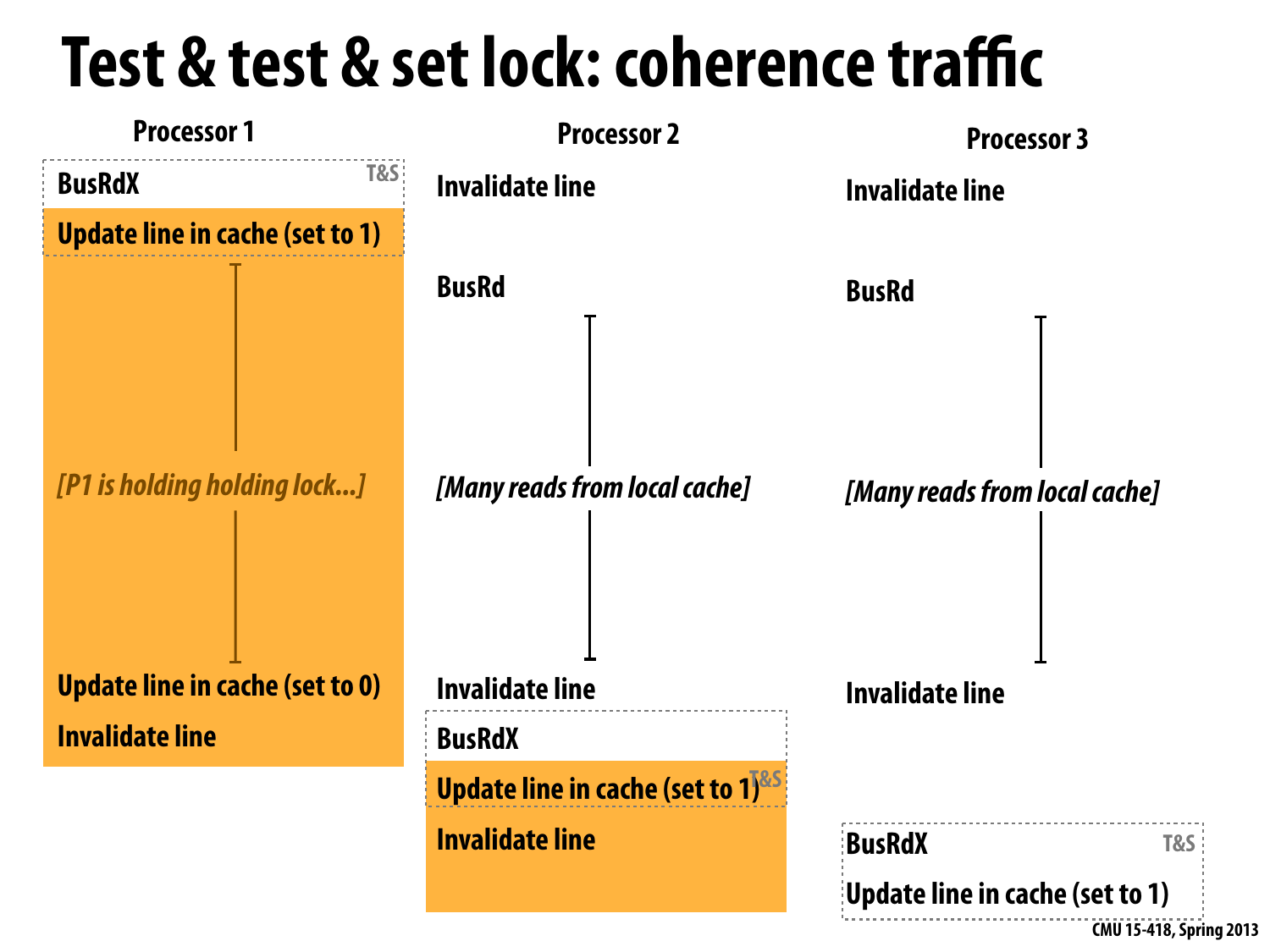## **Test & test & set characteristics**

- **▪ Higher latency than test & set in uncontended case**
	- **- Must test... then test and set**
- **▪ Generates much less bus traffic**
	- **- One invalidation per waiting processor per lock release**
		- $-$  **O(P) invalidations**  $=$  **O(P<sup>2</sup> traffic)**  $-$
	- **- Recall: test & set generated one invalidation per waiting processor per test**
- **▪ More scalable (due to less traffic)**
- **▪ Storage cost unchanged**
- **▪ Still no provisions for fairness**

### **P = number of waiting processors**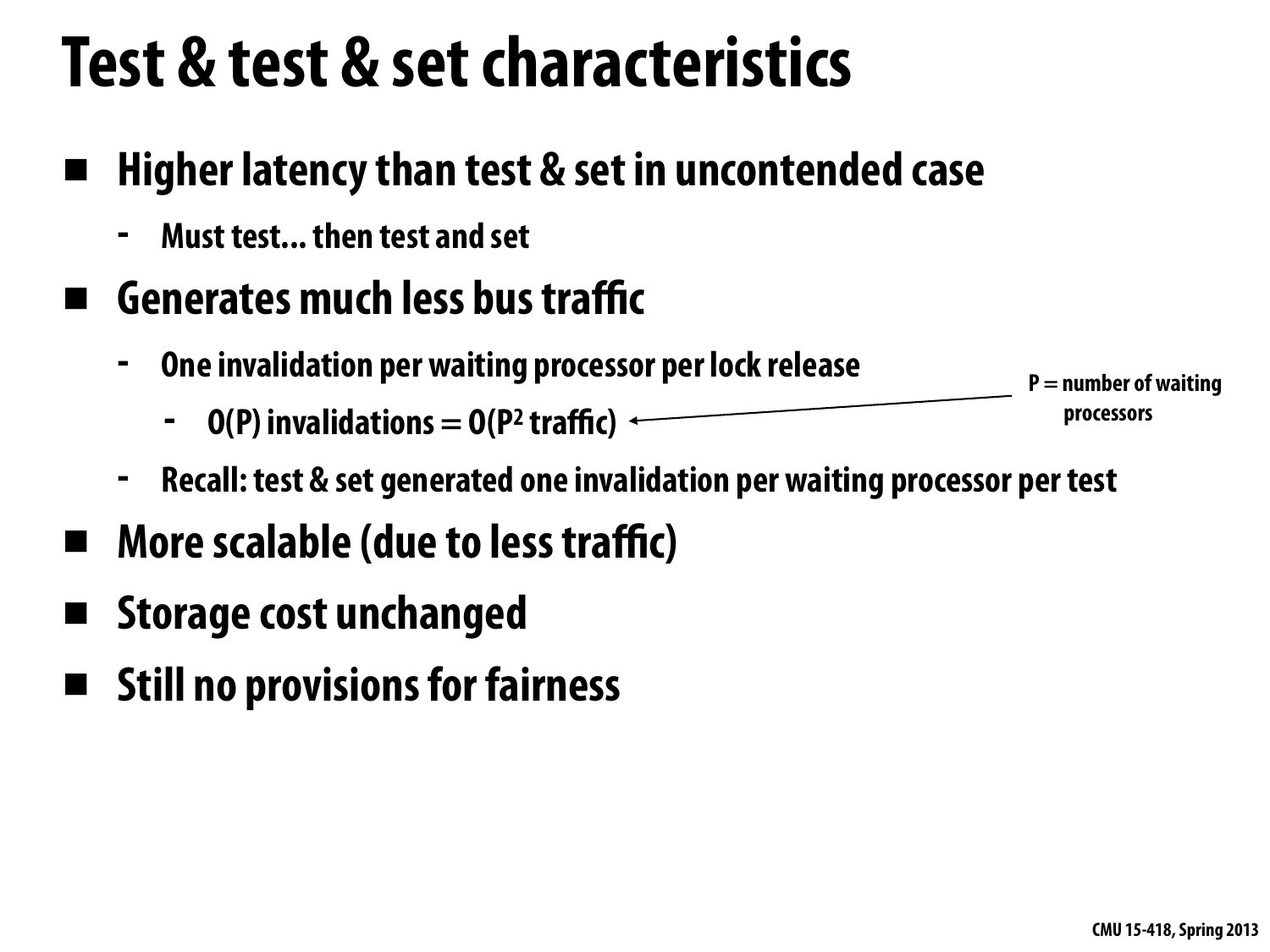# **Test-and-set lock with back-off**

```
void	Lock(volatile	int*	l)	{
  int amount = 1;
  while (1) {
    				if	(test&set(*l)	==	0)
       						return;
    delay(amount);
    				amount	*=	2;
  		}
}
```
## **Upon failure to acquire lock, delay for awhile before retrying**

- **▪ Same uncontended latency as test and set, but potentially higher latency under contention. Why?**
- **▪ Generates less traffic than test and set (not continually attempting to acquire lock)**
- **▪ Improves scalability (due to less traffic)**
- **▪ Storage cost unchanged**
- **▪ Exponential back-off can cause severe unfairness** 
	- **- Newer requesters back off for shorter intervals**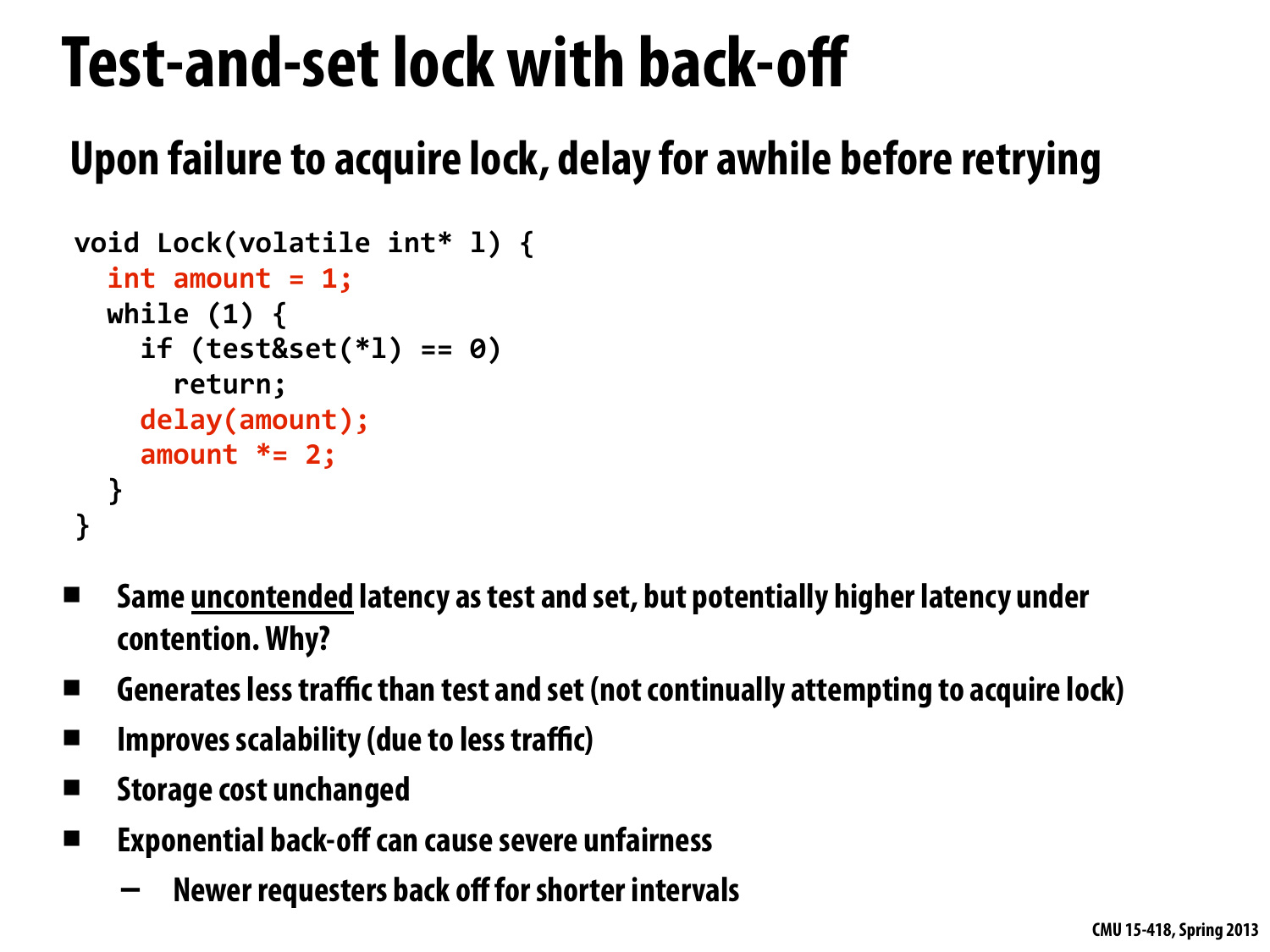# **Ticket lock**

### **Main problem with test & set style locks: upon release, all waiting processors attempt to acquire lock using test & set**

```
struct lock {
   volatile int next ticket;
   volatile int now_serving;
};
void	Lock(lock*	l)	{
  int my_ticket = atomicIncrement(l->next_ticket);
  while (my_ticket != 1->now_serving);
}
void	unlock(lock*	l)	{
  		l->now_serving++;
}
```
## **No atomic operation needed to acquire the lock (only a read) Result: only one invalidation per lock release (traffic is O(P))**

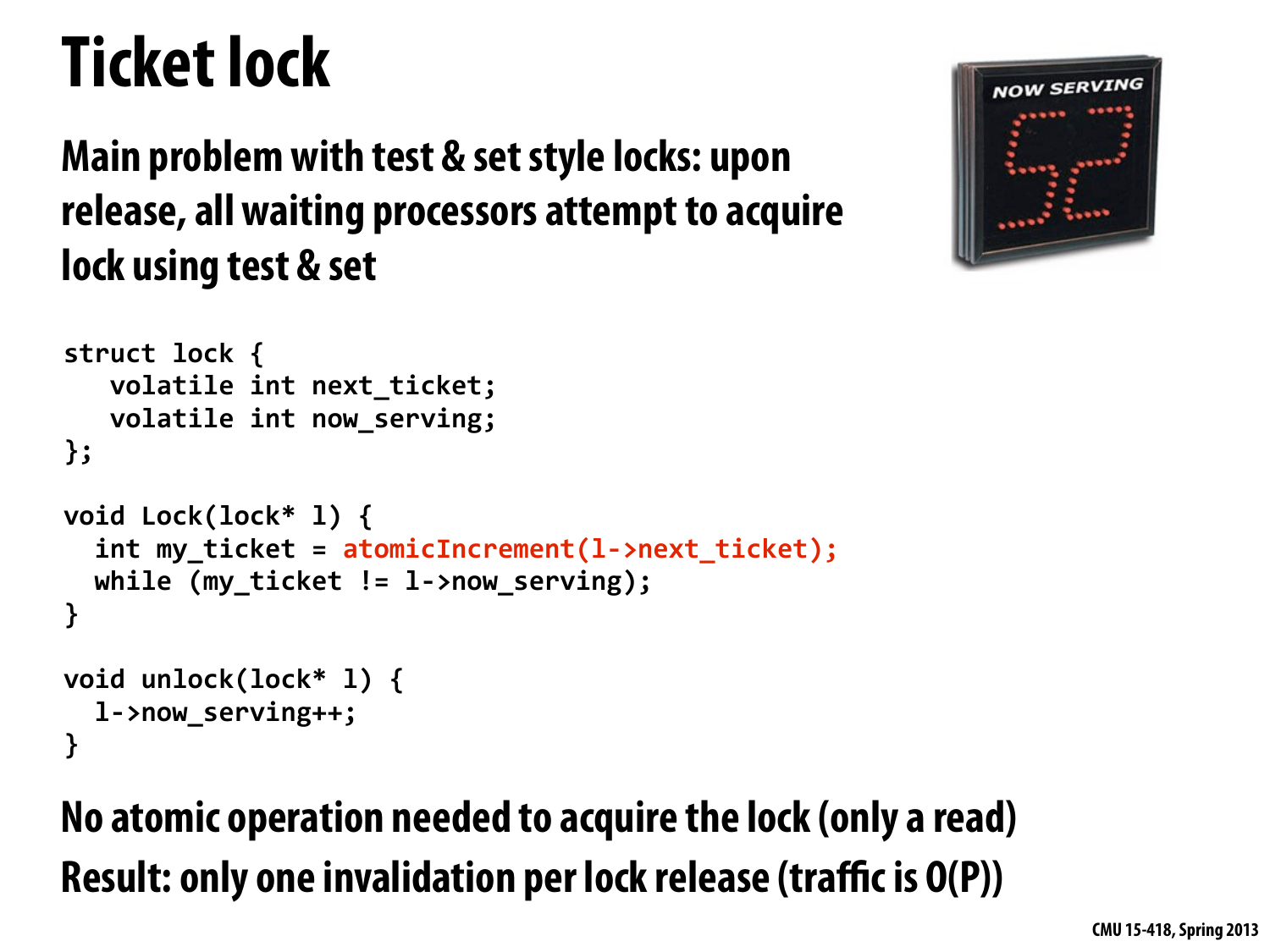## **Array-based lock**

### **Each processor spins on a different memory address Use fetch+op (e.g., atomicIncrement) to assign address on attempt to acquire**

```
struct lock {
   volatile padded_int status[P]; // padded to keep off same cache line
   volatile int head;
};
int	my_element;
void	Lock(lock*	l)	{
  		my_element	=	atomicIncrement(l->head);						//	assume	circular	increment
  while (l\text{-}status[my_element] == 1);
}
void	unlock(lock*	l)	{
  		l->status[next(my_element)]	=	0;
}
```
### **O(1) traffic per release, but requires space linear in P**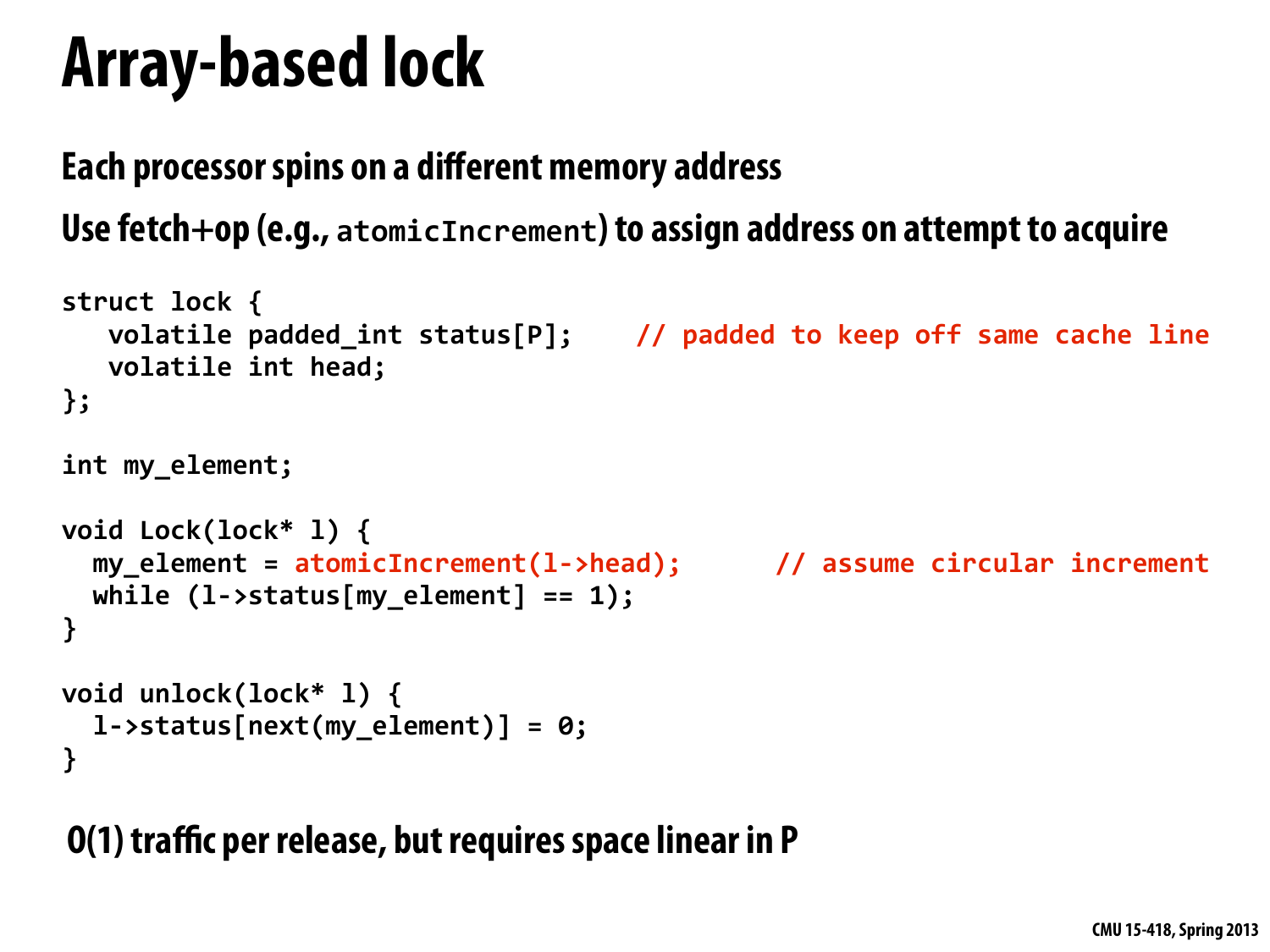# **Implementing atomic fetch and op**

- **▪ Exercise: how can you build an atomic fetch+op out of atomicCAS()?**
	- **- try: atomicIncrement()**

### **▪ See de"nition of atomicCAS() in NVIDIA programmer's guide**

```
//	atomicCAS:	atomic	compare	and	swap
int atomicCAS(int* addr, int compare, int val)
{
   int old = *addr;
   *addr = (old == compare) ? val : old;return old;
}
```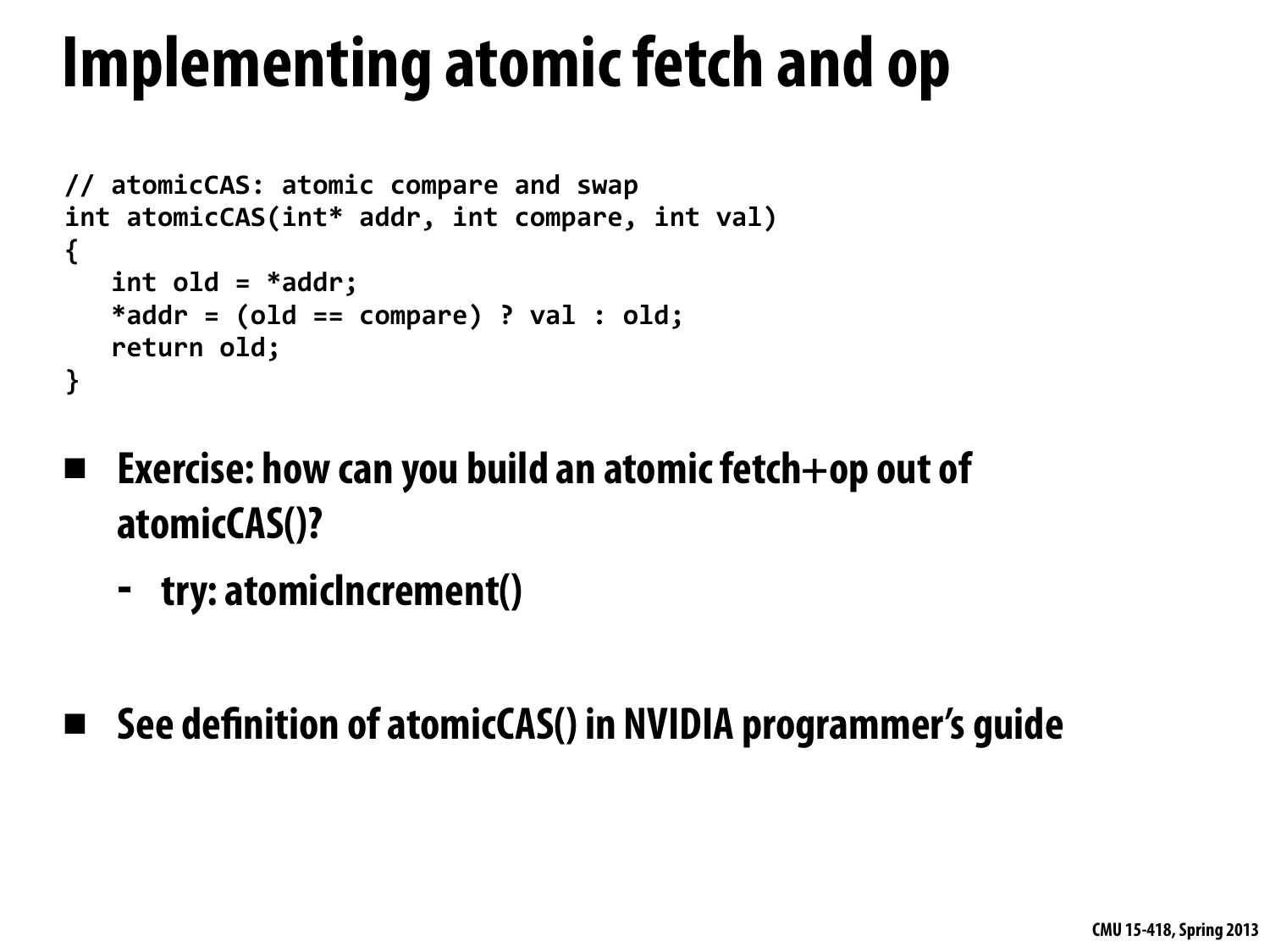## **Barriers**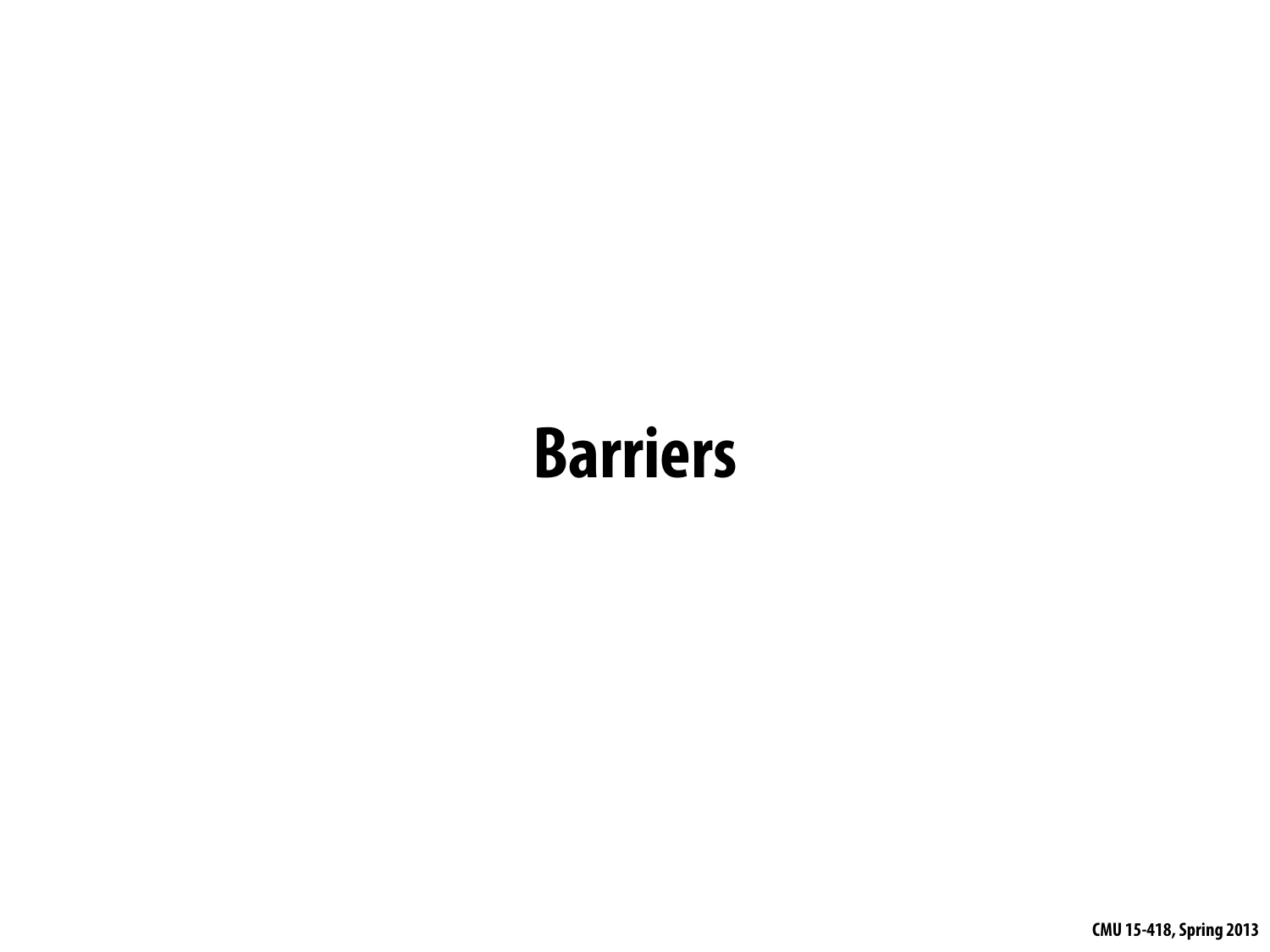# **Implementing a centralized barrier**

### **Based on shared counter**

### **Does it work? Consider:**

**do stuff ...** Barrier(b, P); do more stuff ... **Barrier(b, P);**

```
struct	Bar_t	{
  int counter; // initialize to 0
  int flag;
  LOCK lock;
};
//	barrier	for	p	processors
void	Barrier(Bar_t*	b,	int	p)	{
  		lock(b->lock);
  if (b-)counter == 0) {
    b->flag = 0; // first arriver clears flag
  		}
  int arrived = ++(b-)counter);
  		unlock(b->lock);
  if (arrived == p) { // last arriver sets flag
    b - \gtcounter = \theta;
    b\rightarrow f \tag{1}		}
  		else	{
   while (b->flag == 0); // wait for flag
		}
}
```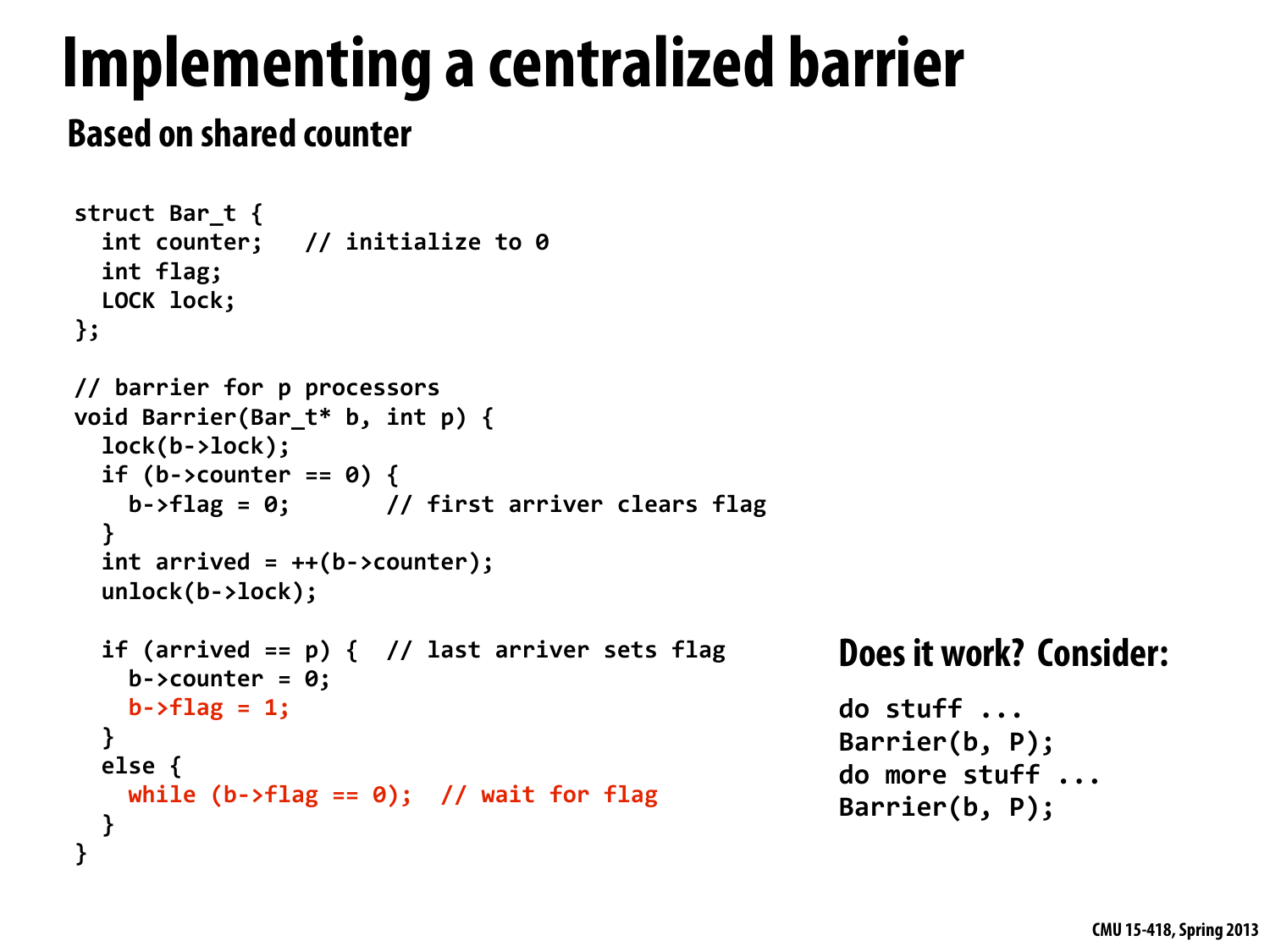## **Correct centralized barrier**

```
struct	Bar_t	{
  int arrive_counter; // initialize to 0
  int leave_counter; // initialize to P
  int flag;
  LOCK lock;
};
//	barrier	for	p	processors
void	Barrier(Bar_t*	b,	int	p)	{
  		lock(b->lock);
  if (b\text{-} \text{-} \text{arrive}_counter == 0) {
    if (b->leave counter == P) { // no other threads "in barrier"
       							b->flag	=	0;															//	first	arriver	clears	flag
    				}	else	{
      						unlock(lock);
      while (b->leave_counter != P); // wait for all to leave before clearing
      						lock(lock);
      						b->flag	=	0;																//	first	arriver	clears	flag
    				}
		}
  int arrived = ++(b-)counter);
  		unlock(b->lock);
  if (arrived == p) { // last arriver sets flag
    b->arrive_counter = 0;b->leave counter = 1;
    b\rightarrow flag = 1;
  		}
  		else	{
    while (b-)flag == 0; // wait for flag
    				lock(b->lock);
    				b->leave_counter++;
    				unlock(b->lock);
  		}
```
**}**

### **Main idea: wait for all processes to leave first barrier, before clearing \$ag for entry into the second**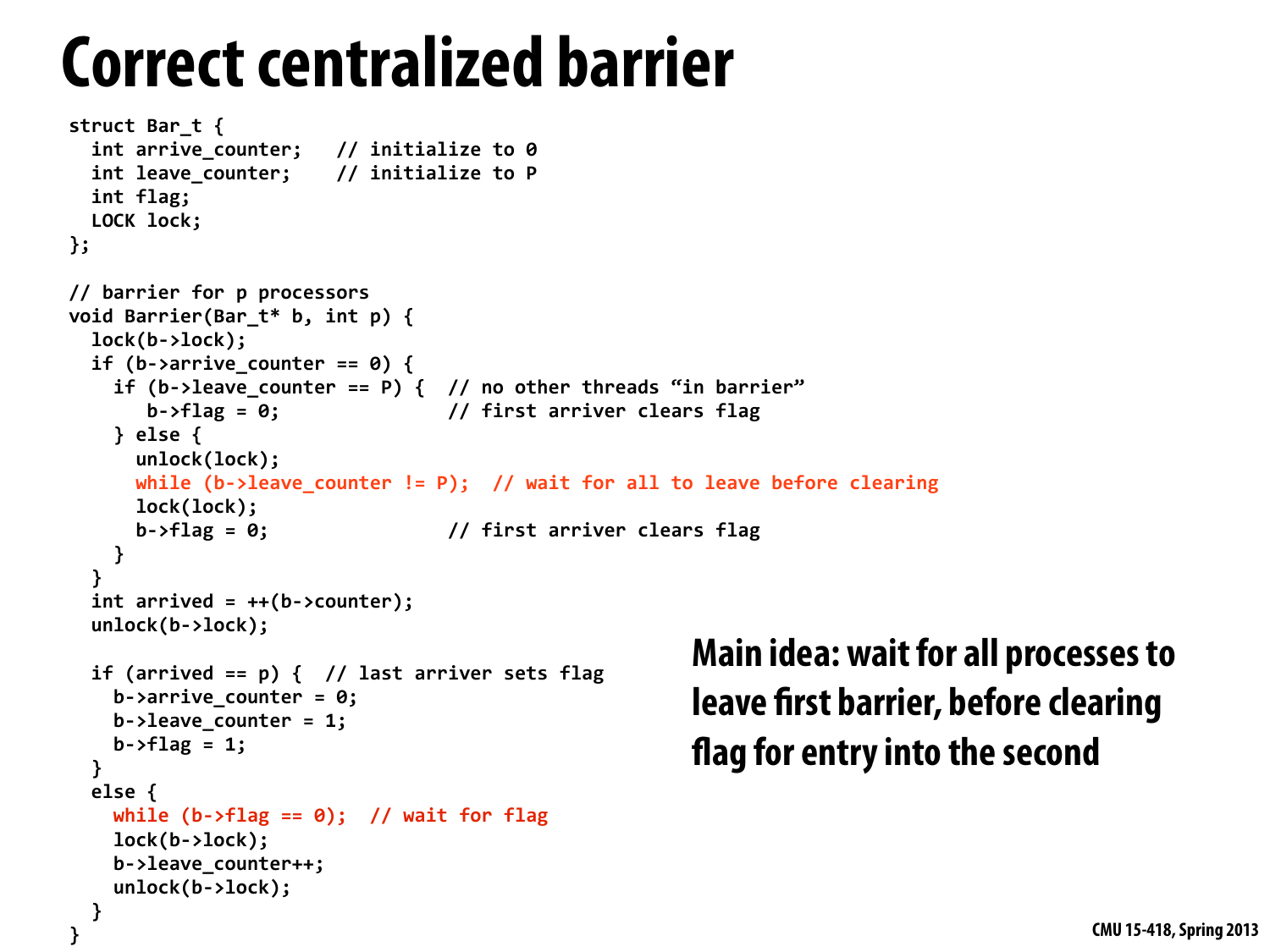## **Centralized barrier with sense reversal**

```
struct	Bar_t	{
  int counter; // initialize to 0
  int flag; // initialize to 0
  LOCK lock;
};
int local sense = 0; // private per processor
//	barrier	for	p	processors
void	Barrier(Bar_t*	b,	int	p)	{
  local sense = (local sense == 0) ? 1 : 0;		lock(b->lock);
  int arrived = ++(b-)counter);
  if (b-)counter == p) { // last arrive rest of the function.				unlock(b->lock);
    b\rightarrowcounter = \theta;
    				b->flag	=	local_sense;
  		}
  		else	{
    				unlock(b->lock);
    while (b.flag != local_sense); // wait for flag
  		}
```
### **Sense reversal optimization results in one spin instead of two**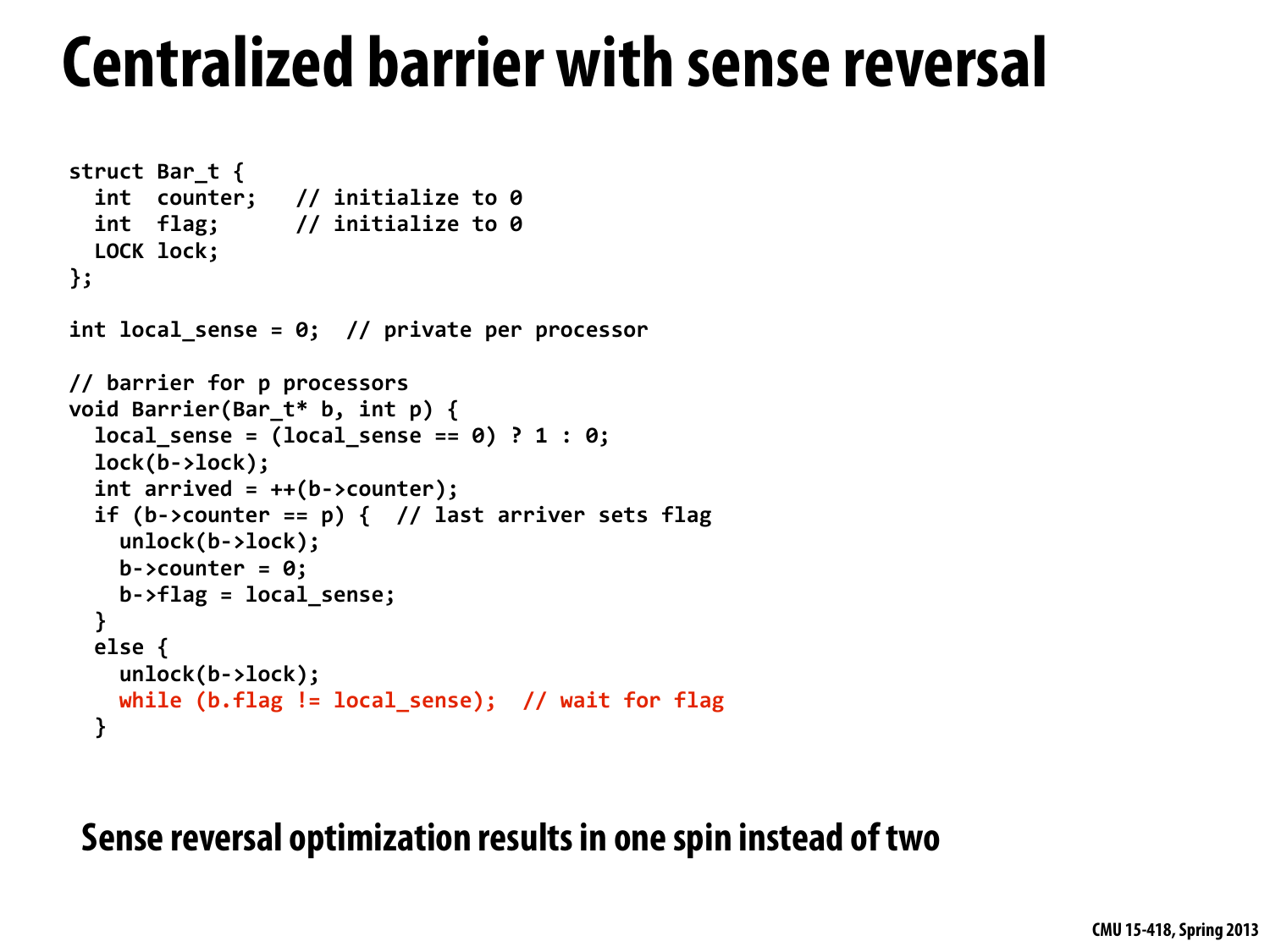## **Centralized barrier: traffic**

## **▪ O(P) traffic on a bus:**

- **- 2P write transactions to obtain barrier lock and update counter**
- **- 2 write transactions to write \$ag + reset counter**
- **- P-1 transactions to read updated \$ag**
- **▪ But there is still serialization on a single shared variable**
	- **- Latency is O(P)**
	- **- Can we do better?**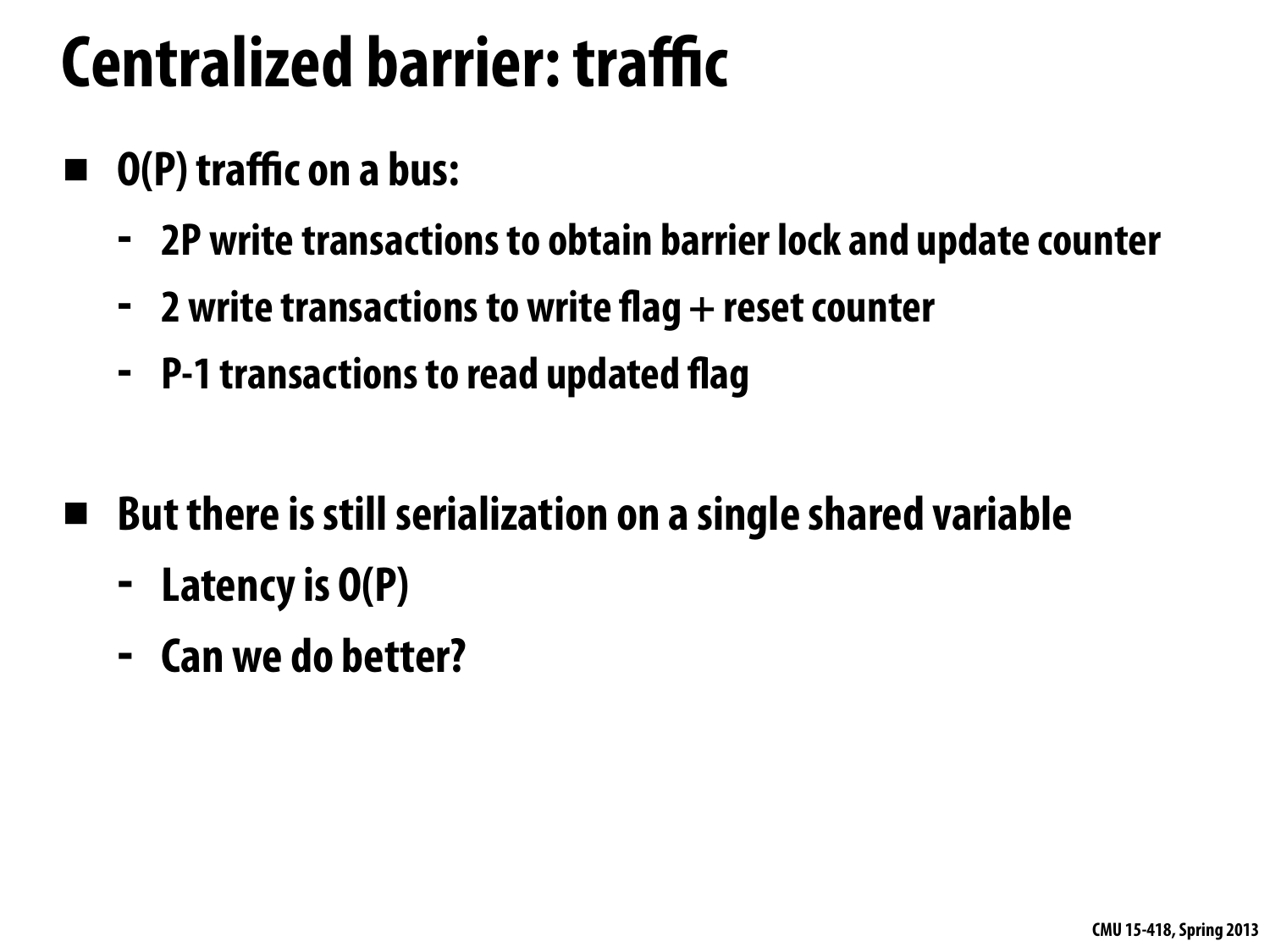# **Combining trees**

- **▪ Combining trees make better use of parallelism in interconnect topologies**
	- **- lg(P) latency**
	- **- Strategy makes less sense on a bus (all traffic still serialized on single shared bus)**
- **▪ Acquire: when processor arrives at barrier, performs atomicIncr() of parent counter**
	- **- Process recurses to root**
- **▪ Release: beginning from root, notify children of release**

**Centralized Barrier Combining Tree Barrier**

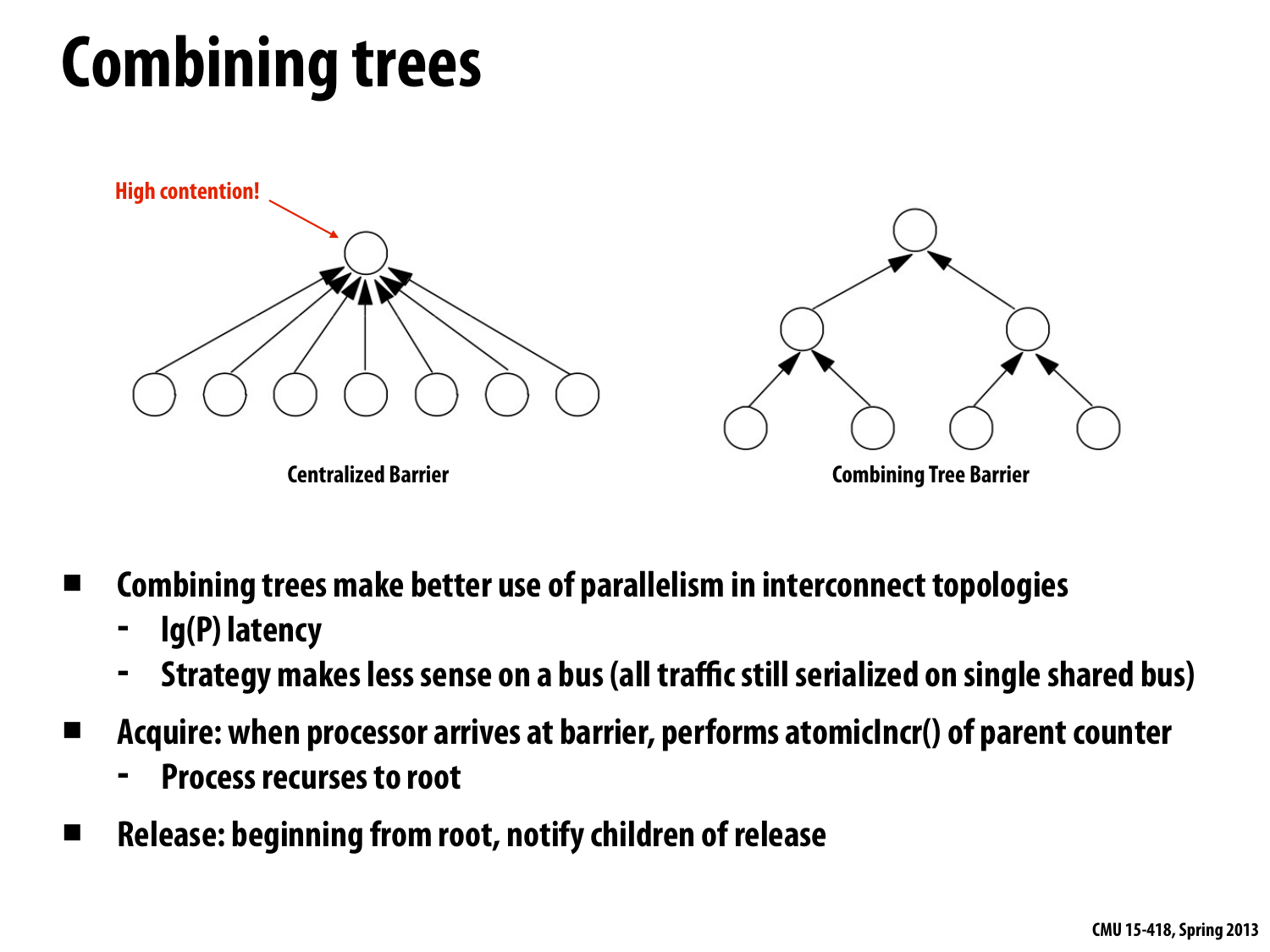## **Next week**

- **▪ What if you have a shared variable for which contention is low enough that it is unlikely two processors will enter the critical section at the same time?**
- **▪ You could avoid the overhead of taking the lock since it is likely ensuring mutual exclusion is not needed for correctness - Classic optimize for the common case situation.**
- **▪ What happens if you take this approach and you're wrong: in the middle of the critical region, another process enters the same region?**